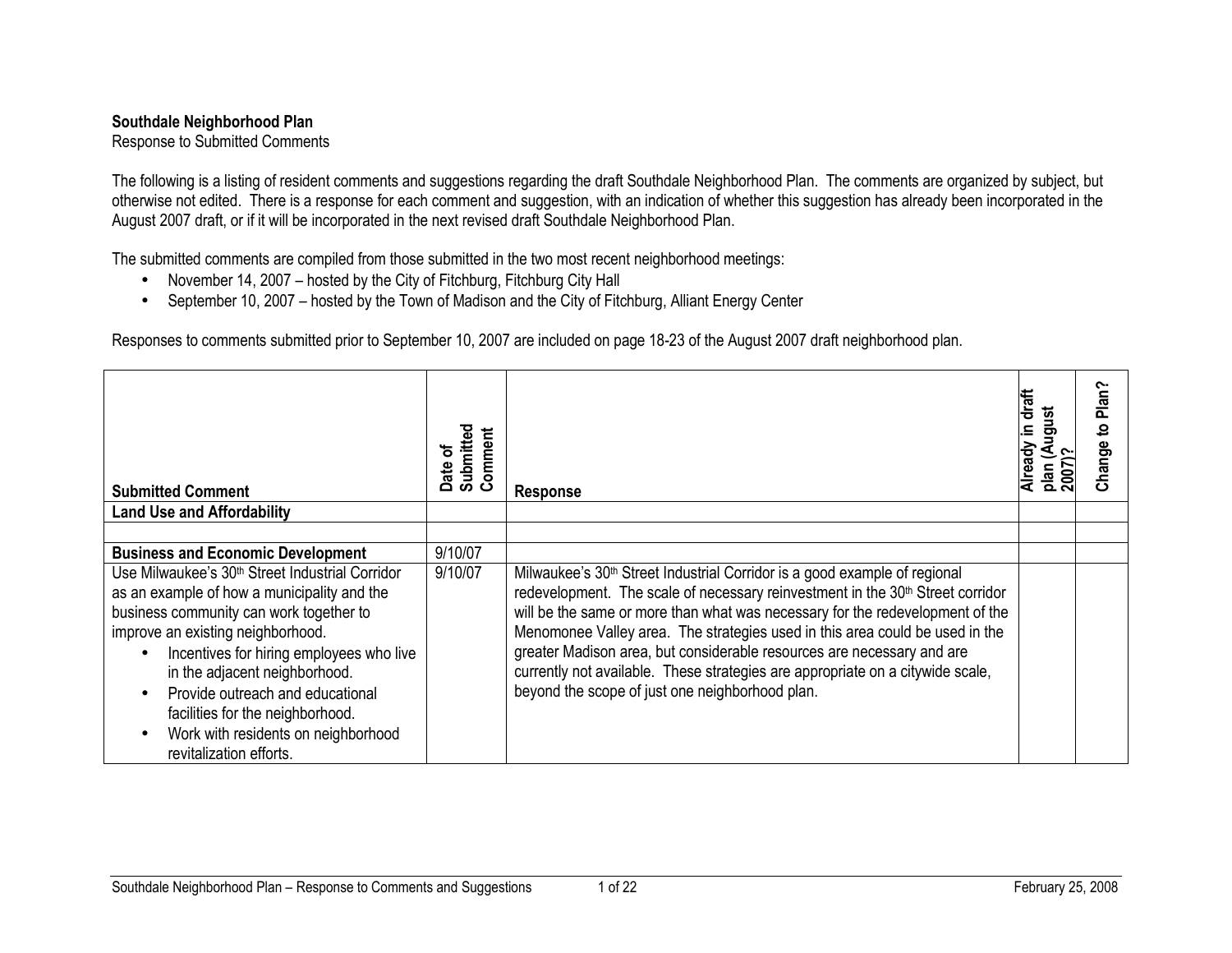| Benefits of the recommended land uses should<br>target current resident (i.e. provide jobs and<br>goods and services for the neighborhood). Make<br>this clear in the document text.                             | 9/10/07  | Goals for linking commercial uses and residential uses will be included in the<br>neighborhood plan.                                                                                                                                                                                                                                                                                                                                                                                                                                                                                                                                                       |     | Yes |
|------------------------------------------------------------------------------------------------------------------------------------------------------------------------------------------------------------------|----------|------------------------------------------------------------------------------------------------------------------------------------------------------------------------------------------------------------------------------------------------------------------------------------------------------------------------------------------------------------------------------------------------------------------------------------------------------------------------------------------------------------------------------------------------------------------------------------------------------------------------------------------------------------|-----|-----|
| Provide tangible numbers or percentages of what<br>money is expected to stay within the<br>neighborhood through the employment of<br>residents in the adjacent Commercial/<br><b>Employment Center District.</b> | 9/10/07  | A neighborhood plan is a long-term, big picture vision for change/preservation<br>in the entire neighborhood. At this planning level, it is difficult to provide<br>tangible numbers.                                                                                                                                                                                                                                                                                                                                                                                                                                                                      |     |     |
| Require that a certain number of the workforce in<br>the Employment Center needs to come from the<br>neighborhood.                                                                                               | 9/10/07  | Within a neighborhood plan, it is appropriate to state a goal of recruiting from<br>nearby residential areas. This goal will be included and will apply to all<br>businesses within the Southdale area. It is not appropriate to include specific<br>hiring targets within a neighborhood plan.                                                                                                                                                                                                                                                                                                                                                            |     | Yes |
| What is the relationship between the<br>neighborhood plan and the CDP (community<br>jobs, neighborhood retail)?                                                                                                  | 11/14/07 | The Southdale Neighborhood Plan will provide overall guidance for<br>improvements throughout the neighborhood. As individual redevelopment<br>efforts are proposed, these projects will be evaluated against the neighborhood<br>plan recommendations. Thus the Novation Campus CDP should be evaluated<br>against the goals and recommendations of the Southdale Neighborhood Plan.<br>Novation Campus is a large part of the neighborhood, so it will have a large<br>impact. For instance, Novation Campus will provide additional commercial<br>uses in the Southdale Neighborhood, including support service jobs and<br>neighborhood-serving retail. |     |     |
| Need to activate commercial area after quitting<br>time<br>Restaurants/nighttime activities                                                                                                                      | 10/14/07 | The neighborhood plan will be revised to include this recommendation. The<br>plan already includes recommendations for new businesses that meet<br>neighborhood needs.                                                                                                                                                                                                                                                                                                                                                                                                                                                                                     | Yes | Yes |
| Transition plan that does not break neighborhood<br>business activity pattern                                                                                                                                    | 10/14/07 | A neighborhood plan is a general guide for growth and change within a<br>neighborhood. Specific transitions plans for commercial redevelopment<br>projects will be established at the time of redevelopment.                                                                                                                                                                                                                                                                                                                                                                                                                                               |     |     |
| Types of businesses needed - Neighborhood vs<br>destination retail                                                                                                                                               | 10/14/07 | The neighborhood plan recommends a mix of commercial uses - employment,<br>supporting services, and neighborhood-serving retail.                                                                                                                                                                                                                                                                                                                                                                                                                                                                                                                           | Yes |     |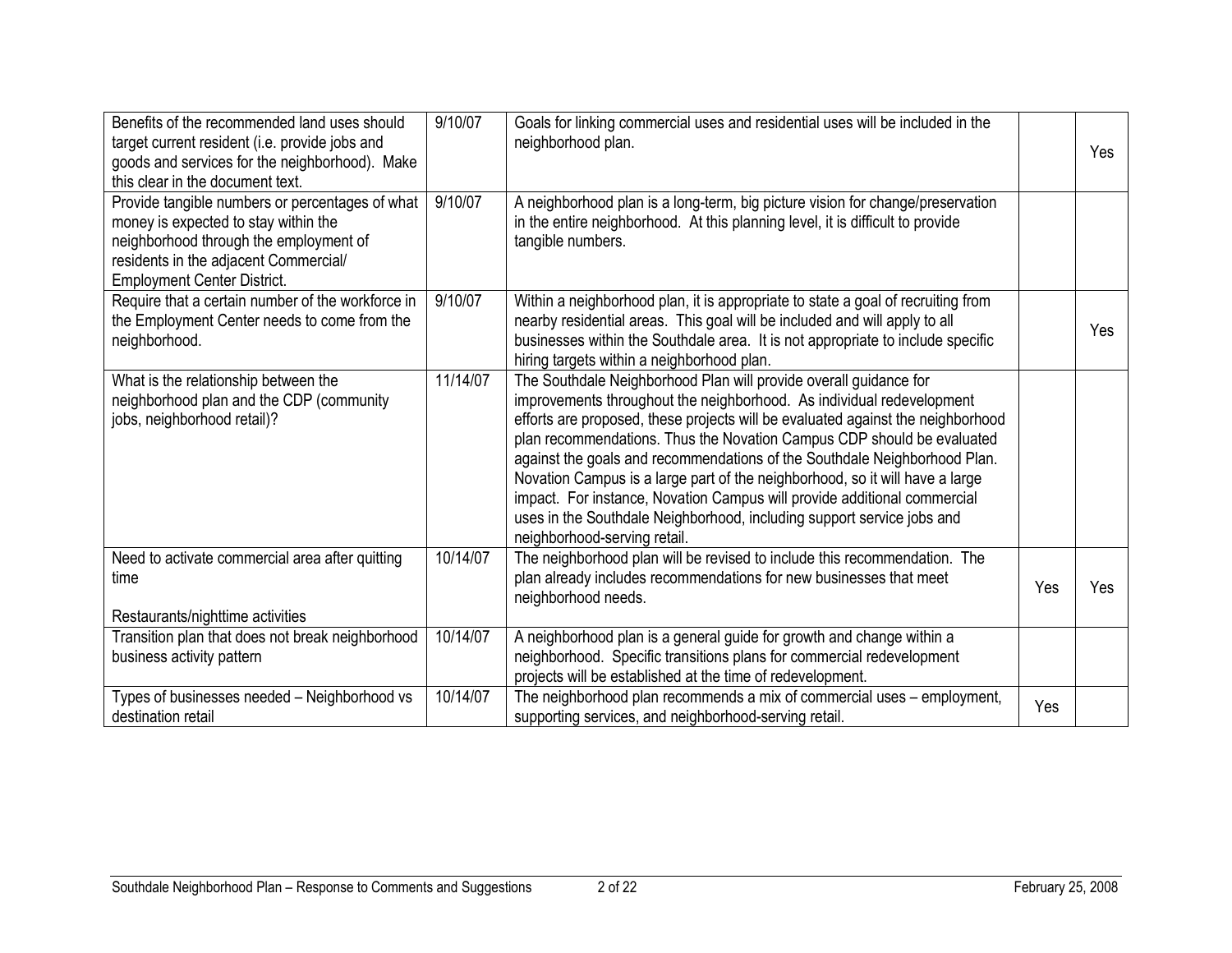| Make better use of business incubator                                                                                                    | 10/14/07 | There are multiple business incubator spaces within the neighborhood. The<br>Genesis Enterprise Center on West Badger Road is run by the Genesis<br>Development Corporation, which is a non-profit community development<br>corporation dedicated to the revitalization of South Madison. Novation Campus<br>currently offers some incubator business space in the TECH 1 facilities.<br>Additionally, the neighborhood plan seeks to strength entrepreneurship with<br>recommendations for smaller live/work buildings. The neighborhood plan will<br>be revised to discuss the important roles of these incubator spaces within the<br>Southdale neighborhood. |     | Yes        |
|------------------------------------------------------------------------------------------------------------------------------------------|----------|------------------------------------------------------------------------------------------------------------------------------------------------------------------------------------------------------------------------------------------------------------------------------------------------------------------------------------------------------------------------------------------------------------------------------------------------------------------------------------------------------------------------------------------------------------------------------------------------------------------------------------------------------------------|-----|------------|
| Balance social costs of failure w/economic<br>benefit of development (social programs, reentry<br>programs, prevention)                  | 10/14/07 | The neighborhood plan will be revised to encourage the Town of Madison, the<br>City of Fitchburg, and regional non-profits to offer social programs, reentry<br>programs, and prevention programs.                                                                                                                                                                                                                                                                                                                                                                                                                                                               |     | Yes        |
| Local employment is key to economic lifting up of<br>neighbors.                                                                          | 10/14/07 | The neighborhood plan recommends a mix of commercial uses - employment,<br>supporting services, and neighborhood-serving retail. Additionally, good<br>transportation options are necessary to link neighborhood residents with<br>appropriate jobs.                                                                                                                                                                                                                                                                                                                                                                                                             | Yes |            |
| Missing - Grocery store                                                                                                                  | 10/14/07 | The neighborhood plan reserves large areas for commercial uses such as a<br>grocery store. The plan will be revised to include a grocery store as a particular<br>need.                                                                                                                                                                                                                                                                                                                                                                                                                                                                                          |     | <b>Yes</b> |
| Missing: Binding method to guarantee<br>neighborhood benefits and public benefits                                                        | 10/14/07 | A neighborhood plan sets a vision for a neighborhood and then recommends<br>steps to achieve that vision. The recommendations will result in public and<br>neighborhood benefits, but a neighborhood plan is not a binding legal contract<br>with the Town of Madison, the City of Fitchburg, or any of the landowners or<br>residents within the neighborhood.                                                                                                                                                                                                                                                                                                  |     |            |
| Missing: Percentage of jobs to local residents,<br>minorities, local needs                                                               | 10/14/07 | Within a neighborhood plan, it is appropriate to state a goal of recruiting from<br>nearby residential areas. This goal will be included and will apply to all<br>businesses within the Southdale area. It is not appropriate to include specific<br>hiring targets within a neighborhood plan.                                                                                                                                                                                                                                                                                                                                                                  |     | Yes        |
| <b>General Land Use Comments</b>                                                                                                         |          |                                                                                                                                                                                                                                                                                                                                                                                                                                                                                                                                                                                                                                                                  |     |            |
| A medical component should be included in one                                                                                            | 9/10/07  | The inclusion of basic medical services in the community center will be included                                                                                                                                                                                                                                                                                                                                                                                                                                                                                                                                                                                 |     |            |
| of the uses. Many residents do not have easy<br>access to medical care. This could take place as<br>a component of the Community Center. |          | as a goal.                                                                                                                                                                                                                                                                                                                                                                                                                                                                                                                                                                                                                                                       |     | Yes        |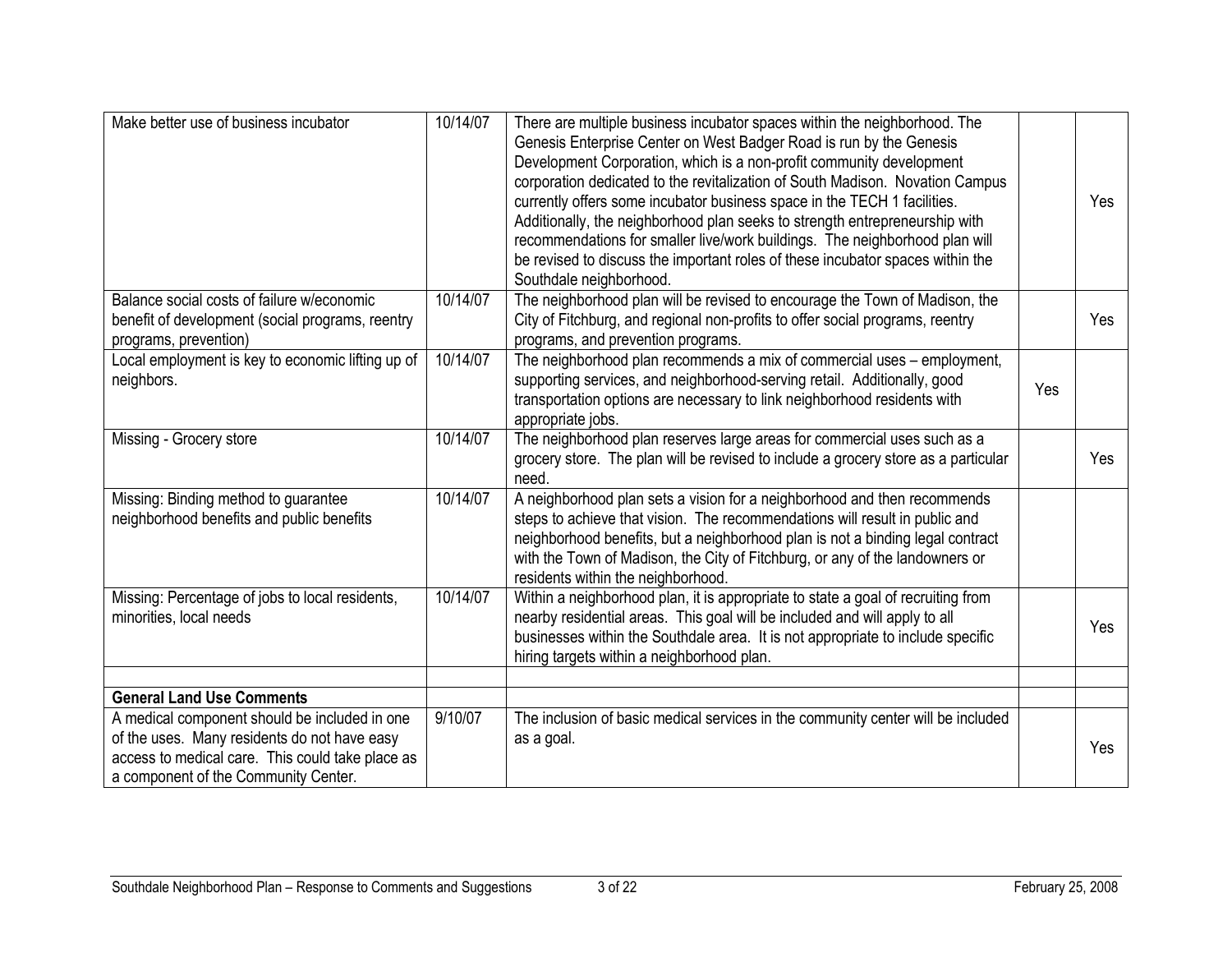| Is there a need for additional services such as<br>police, fire and EMS? With the potential of<br>densification there will be need for increased<br>response times.                                                                                                                                                                                                                            | 9/10/07 | The need for additional emergency services is unknown at this time. The City<br>of Fitchburg is assessing emergency response as part of its current<br>comprehensive planning process.<br>Emergency service providers prefer good access to neighborhoods, the                                                                                                                                                                                                                                                                                                                                                                                                                                                                 | Yes |  |
|------------------------------------------------------------------------------------------------------------------------------------------------------------------------------------------------------------------------------------------------------------------------------------------------------------------------------------------------------------------------------------------------|---------|--------------------------------------------------------------------------------------------------------------------------------------------------------------------------------------------------------------------------------------------------------------------------------------------------------------------------------------------------------------------------------------------------------------------------------------------------------------------------------------------------------------------------------------------------------------------------------------------------------------------------------------------------------------------------------------------------------------------------------|-----|--|
| Fitchburg will be identifying areas for a potential<br>fire station after the City Comprehensive Plan is<br>complete. All areas of the City are and will be<br>within a 5-minute response time                                                                                                                                                                                                 |         | recommended street connections improves emergency service access.                                                                                                                                                                                                                                                                                                                                                                                                                                                                                                                                                                                                                                                              |     |  |
| Commercial/Employment Center Use south of<br>Lake George Road is inappropriate.<br>Commercial/Employment Center Use south of<br>Lake George Road is inappropriate.                                                                                                                                                                                                                             | 9/10/07 | Current zoning within this area allows for commercial/employment types of<br>uses. Previous use of this area for licensed and unlicensed landfill activities<br>has contaminated the soil and subsurface conditions indicate the presence of<br>poor soil stability able to be overcome by special footing designs to buildings<br>envisioned by Alexander Company.                                                                                                                                                                                                                                                                                                                                                            |     |  |
| Preserve the existing housing south of Lake<br>George Road.                                                                                                                                                                                                                                                                                                                                    | 9/10/07 | The neighborhood plan recommends residential uses on Clausen Street.                                                                                                                                                                                                                                                                                                                                                                                                                                                                                                                                                                                                                                                           | Yes |  |
| A mixed use/residential component needs to be<br>part of the Novation Campus.<br>None of the Alexander Company's property<br>includes residential. Similar plans are required<br>to have residential/mixed use components.<br>A residential/mixed use component needs to be<br>included in the Novation Campus<br>Why is the Alexander Company moving towards<br>commercial and not mixed use? | 9/10/07 | Much of the land identified for Novation Campus expansion is currently zoned<br>to allow commercial/employment uses. These areas generally correspond to<br>lands that have been used for licensed and unlicensed landfills which are<br>compatible with the uses envisioned for the campus. Commercial and<br>employment are desired uses expressed by residents and meet the goals of the<br>private land owner. The neighborhood plan thus reserves these areas for<br>employment uses. In other locations, residential could be included in upper<br>floors without reducing areas reserved for employment uses. However, on the<br>Novation Campus, building heights are limited due to subsurface bearing<br>capacities. |     |  |
| The mixed use district location should be<br>relocated in the southern area of the employment<br>center.<br>The area that is shown as urban mixed use is<br>more appropriate as a commercial/employment<br>center district. Move the urban mixed use<br>district to the south portion of Novation Campus.                                                                                      | 9/10/07 | Mixed use areas should be supported by open space and transit uses and may<br>be adjacent to residential areas. The recommended location of Mixed Use<br>district is adjacent to Southdale Park, currently has bus transit service, and<br>there is a potential for commuter rail service.                                                                                                                                                                                                                                                                                                                                                                                                                                     |     |  |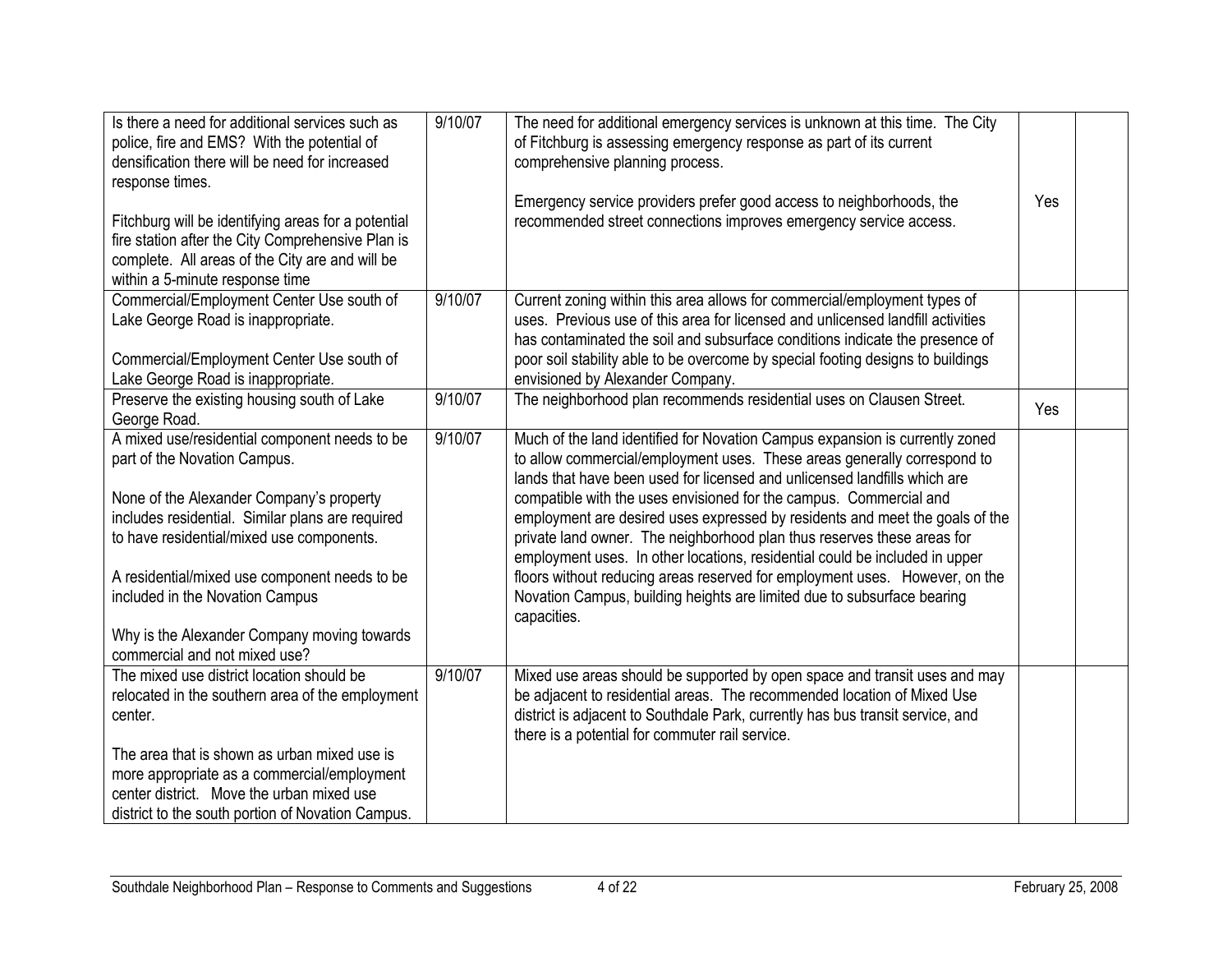| Plans are too dependent on Novation Campus.                                                                                                                 | 9/10/07  | The neighborhood plan is dependent on the input of all residents, including<br>large property owners.                                                                                                                                                                                                                                                                                                                                                                                 |     |
|-------------------------------------------------------------------------------------------------------------------------------------------------------------|----------|---------------------------------------------------------------------------------------------------------------------------------------------------------------------------------------------------------------------------------------------------------------------------------------------------------------------------------------------------------------------------------------------------------------------------------------------------------------------------------------|-----|
| Rezone the community gardens so they can stay<br>in their current location as future phases<br>redevelop.<br>The community gardens should stay where they   | 9/10/07  | The landowner of the parcel on which the farming now occurs does not intend<br>to maintain that use in the long-term, and would not support a rezoning. The<br>plan recommends several potential permanent locations for community<br>gardens.                                                                                                                                                                                                                                        |     |
| are. Residential infill could take place, centered<br>on the community gardens.                                                                             |          |                                                                                                                                                                                                                                                                                                                                                                                                                                                                                       |     |
| The neighborhood center should be closer to<br>Rimrock Road, to reach adjacent residential to<br>the east.                                                  | 9/10/07  | Participants at the February 25 meeting will discuss potential community center<br>locations, including a location east of Rimrock Road. Note that safe pedestrian<br>crossing of Rimrock Road is a disadvantage of this site.                                                                                                                                                                                                                                                        |     |
| Seems more like a Greenfield development than<br>an infill development (consumes large lot retail<br>and open space - what is the environmental<br>impact?) | 10/14/07 | The Southdale Neighborhood Plan is the most intense urban redevelopment<br>plan ever prepared by the Town of Madison or the City of Fitchburg. The<br>remediation of the neighborhood's contaminated brownfields distinguishes<br>Novation Campus as one of the region's most ambitious infill redevelopment<br>projects. The Southdale Neighborhood plan encourages sustainable<br>development patterns.                                                                             |     |
| Beltline and USH14 frontage might be better for<br>commercial than residential/mixed                                                                        | 10/14/07 | The Urban Mix District is a high visibility location, and commercial and<br>residential uses are allowed. High density residential uses are appropriate if a<br>commuter rail station is located in the neighborhood. Otherwise, commercial<br>uses are most appropriate. The neighborhood plan offers the flexibility for<br>either potential outcome. The neighborhood plan will be revised to better<br>explain this need for flexibility.                                         | Yes |
| Better zoning to allow more mixed use                                                                                                                       | 10/14/07 | The neighborhood plan recommends land use districts, but does not<br>recommend how those land uses are administratively implemented. The<br>majority of the neighborhood is currently within the Town of Madison, which<br>utilizes Dane County zoning. Eventually, the neighborhood will be within the<br>City of Fitchburg, under their zoning. The zoning codes of neither Dane County<br>nor the City of Fitchburg allow the mix of uses recommended in the<br>neighborhood plan. |     |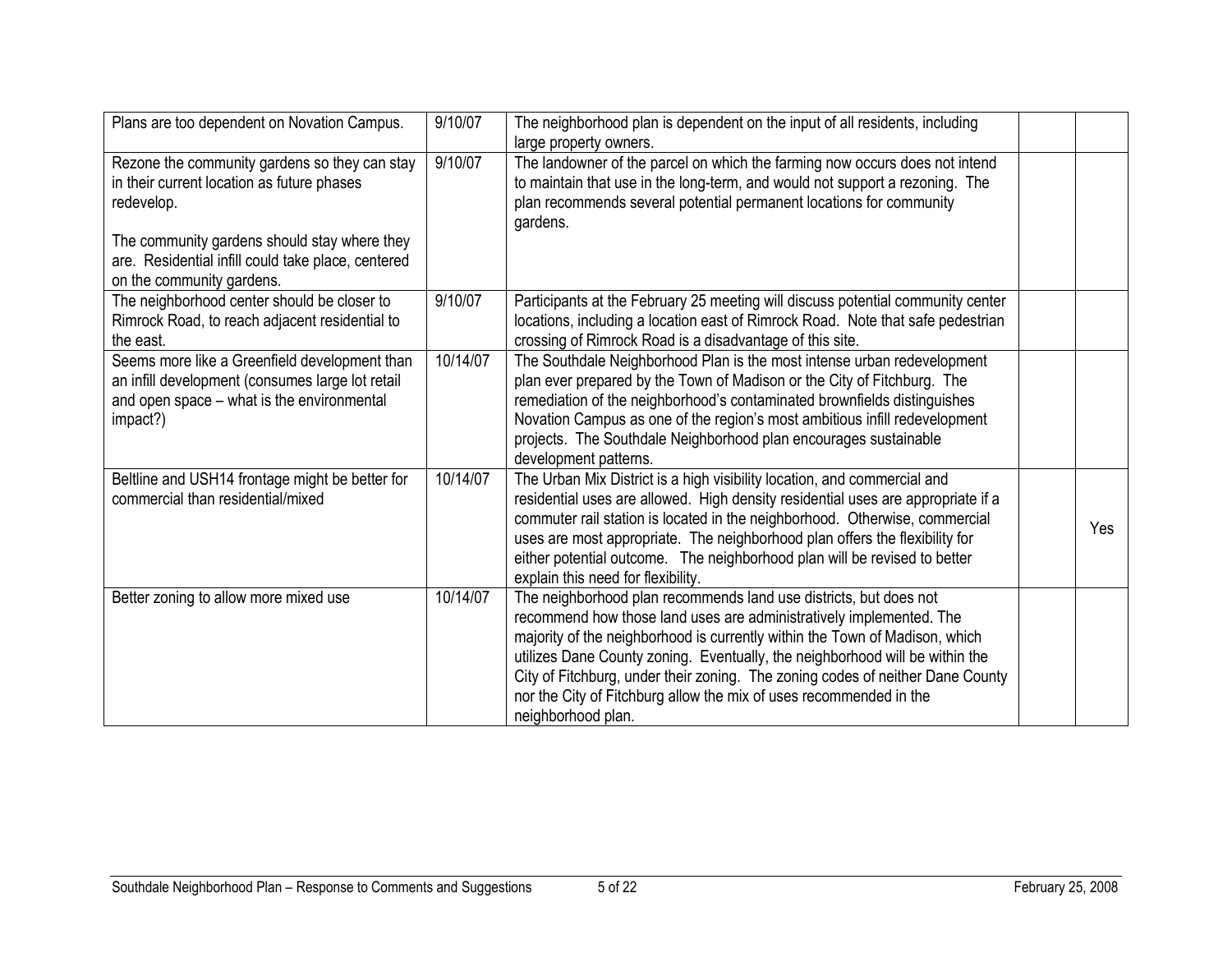| Missing: Current plan does not have interesting<br>destinations - neighborhood needs a "heart" | 10/14/07 | The neighborhood provides opportunities for interesting destinations, but<br>redevelopment projects are necessary to create those destinations. There are<br>multiple destination locations. Southdale Park is the central gathering space for<br>the neighborhood residents. A future commuter rail station and supporting<br>development could create a destination. The location of the community center                                           |     |  |
|------------------------------------------------------------------------------------------------|----------|-------------------------------------------------------------------------------------------------------------------------------------------------------------------------------------------------------------------------------------------------------------------------------------------------------------------------------------------------------------------------------------------------------------------------------------------------------|-----|--|
| Missing: Needs to unify entire neighborhood,<br>including areas in City of Madison.            | 10/14/07 | and/or the community gardens will also be a neighborhood destination.<br>The Southdale neighborhood is currently isolated by land uses and<br>transportation network. The neighborhood plan recommends transportation<br>improvements to increase accessibility. The neighborhood plan seeks to re-<br>integrate the neighborhood with adjacent neighborhoods to the north and to the<br>east through street, sidewalk, and bicycle lane connections. | Yes |  |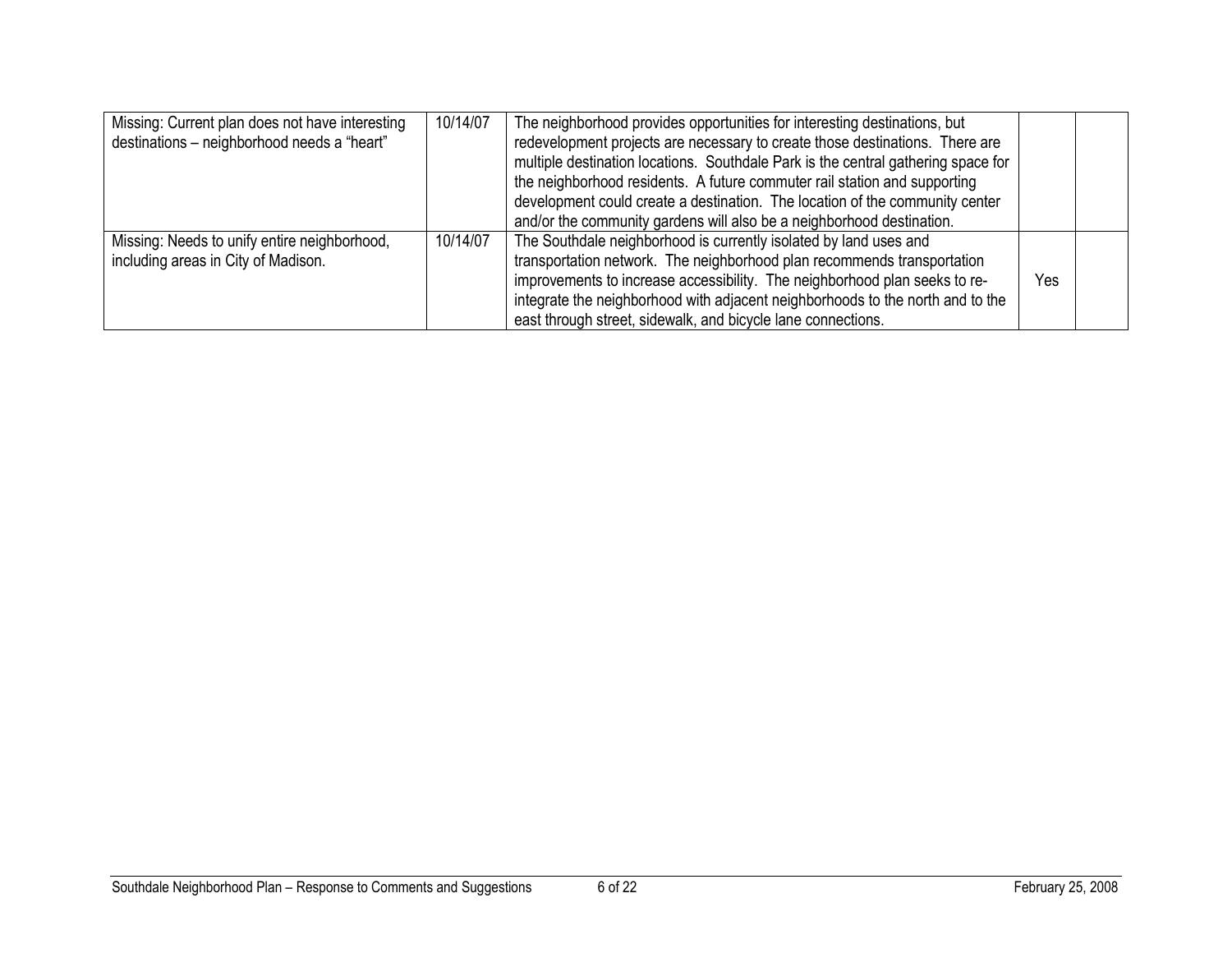| <b>Affordable Housing</b>                        |         |                                                                                  |     |
|--------------------------------------------------|---------|----------------------------------------------------------------------------------|-----|
| How will housing transition? What will happen if | 9/10/07 | The neighborhood plan will address housing transition.                           |     |
| residents are displaced in the redevelopment     |         |                                                                                  | Yes |
| process?                                         |         |                                                                                  |     |
| Senior housing recommendations should be         | 9/10/07 | The neighborhood plan will include goals for senior housing.                     | Yes |
| included in the Affordable Housing section.      |         |                                                                                  |     |
| Future redevelopment should maintain current     | 9/10/07 | It is the goal of the Town and the City that the rental/ownership rate change    |     |
| percentages of affordable housing, so that       |         | from the current 87%/13% to 50%/50%. The plan will address the need for          |     |
| residents are not displaced.                     |         | affordable ownership opportunities.                                              |     |
|                                                  |         |                                                                                  |     |
| Percentage/distribution of affordable housing    |         |                                                                                  | Yes |
| should remain the same in future. Those          |         |                                                                                  |     |
| residents in affordable housing should have a    |         |                                                                                  |     |
| number of living options and should not be       |         |                                                                                  |     |
| displaced.                                       |         |                                                                                  |     |
| Add language to include existing programs such   | 9/10/07 | A goal will be added to maintain affordable housing within the neighborhood.     |     |
| as CDBG [Community Development Block Grant]      |         |                                                                                  | Yes |
| to assure that affordable housing remains and is |         |                                                                                  |     |
| available to new and existing residents.         |         |                                                                                  |     |
| Residents have concerns that the introduction of | 9/10/07 | The neighborhood plan recommends more residential units in the                   |     |
| market rate housing would drive the median       |         | neighborhood, by recommending building heights between 2 and 4 stories so        |     |
| income level higher, making housing less         |         | the addition of market rate housing will not necessarily reduce the number of    |     |
| affordable.                                      |         | affordable housing. It is true that the addition of higher value housing will    |     |
|                                                  |         | increase the median value.                                                       |     |
| How does the blight designation affect property  | 9/10/07 | The blight designation enabled the creation of a Tax Increment Financing (TIF)   |     |
| values?                                          |         | district. The general goal of TIF districts is to stimulate private reinvestment |     |
|                                                  |         | through improvements to public infrastructure. The Town of Madison's TIF         |     |
| Which houses were determined to be blighted?     |         | District No. 2 includes most of the Southdale neighborhood, except for most      |     |
|                                                  |         | parcels that front East Badger Road. The assessed value of property located in   |     |
|                                                  |         | a TIF District will not be immediately impacted by the creation of the district. |     |
|                                                  |         | The creation of a TIF is usually for the purpose of financing public             |     |
|                                                  |         | improvements. Once public improvements have been made in an area and             |     |
|                                                  |         | redevelopment occurs, the median real estate value may increase.                 |     |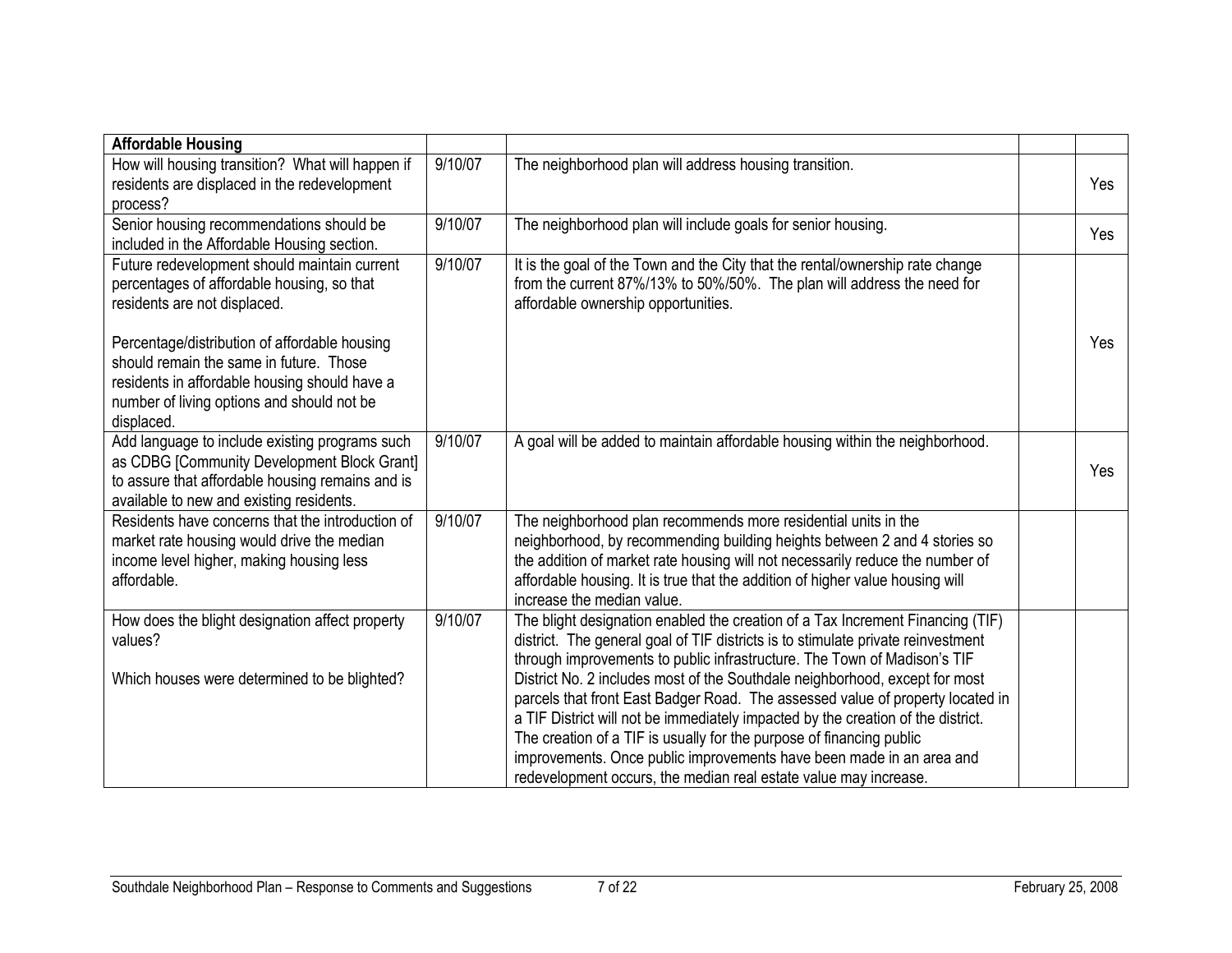| What is affordable housing?                          | 9/10/07 | Information regarding housing from the 2000 Census will be included in the         |     |     |
|------------------------------------------------------|---------|------------------------------------------------------------------------------------|-----|-----|
|                                                      |         | neighborhood plan, and discussed at the February 25 neighborhood meeting.          |     |     |
| Better define "Affordable Housing".                  |         |                                                                                    |     |     |
|                                                      |         | The generally accepted definition of affordability is for a household to pay no    |     |     |
| When looking at affordability, is the mean income    |         | more than 30 percent of its annual income toward housing.                          |     |     |
| level for the overall city, or is it specific to the |         |                                                                                    |     |     |
| neighborhood?                                        |         | Low income is 80% of the median income. Very low income is 50% of the              |     |     |
|                                                      |         | median income. Extremely low income is 30% of the median income. In Dane           |     |     |
| Define low-income.                                   |         | County in 2006, a family of three making less than \$53,050 per year is            |     |     |
|                                                      |         | considered low income. A family of three making less than \$33,150 per year is     |     |     |
|                                                      |         |                                                                                    |     |     |
| What is the current proportion of affordable         |         | considered very low income.                                                        |     |     |
| housing?                                             |         |                                                                                    |     |     |
|                                                      |         | An affordable owner-occupied low-income home for a 3-person household is           |     |     |
| Look at the census. Provide data on the number       |         | priced below \$157,000. In 2000, approximately 88% of owner-occupied               |     | Yes |
| of affordable housing units currently in the         |         | housing in the neighborhood was priced below \$150,000.                            |     |     |
| neighborhood.                                        |         |                                                                                    |     |     |
|                                                      |         | An affordable owner-occupied very low-income home for a 3-person household         |     |     |
| What is the current distribution of affordable       |         | is priced below \$98,000. In 2000, approximately 61% of owner-occupied             |     |     |
| housing in the neighborhood?                         |         | housing in the neighborhood was priced below \$100,000.                            |     |     |
|                                                      |         |                                                                                    |     |     |
|                                                      |         | An affordable rental low-income home for a 3-person household has a monthly        |     |     |
|                                                      |         | rent below \$1325/month. In 2000, 100% of rental housing in the neighborhood       |     |     |
|                                                      |         | had monthly rental rates below \$1000.                                             |     |     |
|                                                      |         |                                                                                    |     |     |
|                                                      |         | An affordable rental very low-income home for a 3-person household has a           |     |     |
|                                                      |         | monthly rent below \$830/month. In 2000, approximately 98% of rental housing       |     |     |
|                                                      |         | in the neighborhood had monthly rental rates below \$750.                          |     |     |
| With affordability comes transportation efficiency   | 9/10/07 | Lower income families more likely use methods of transportation other than a       |     |     |
| and availability. Add it to the language.            |         | personal vehicle. The neighborhood plan recommends safe biking and walking,        | Yes |     |
|                                                      |         |                                                                                    |     |     |
|                                                      |         | and encourages improved transit service.                                           |     |     |
| Affordable housing should not be distinguishable     | 9/10/07 | The neighborhood plan does not make specific recommendations regarding             |     |     |
| from market rate housing. It should be high          |         | architecture. A general goal will be added to indicate the desire for high quality |     | Yes |
| quality.                                             |         | affordable housing.                                                                |     |     |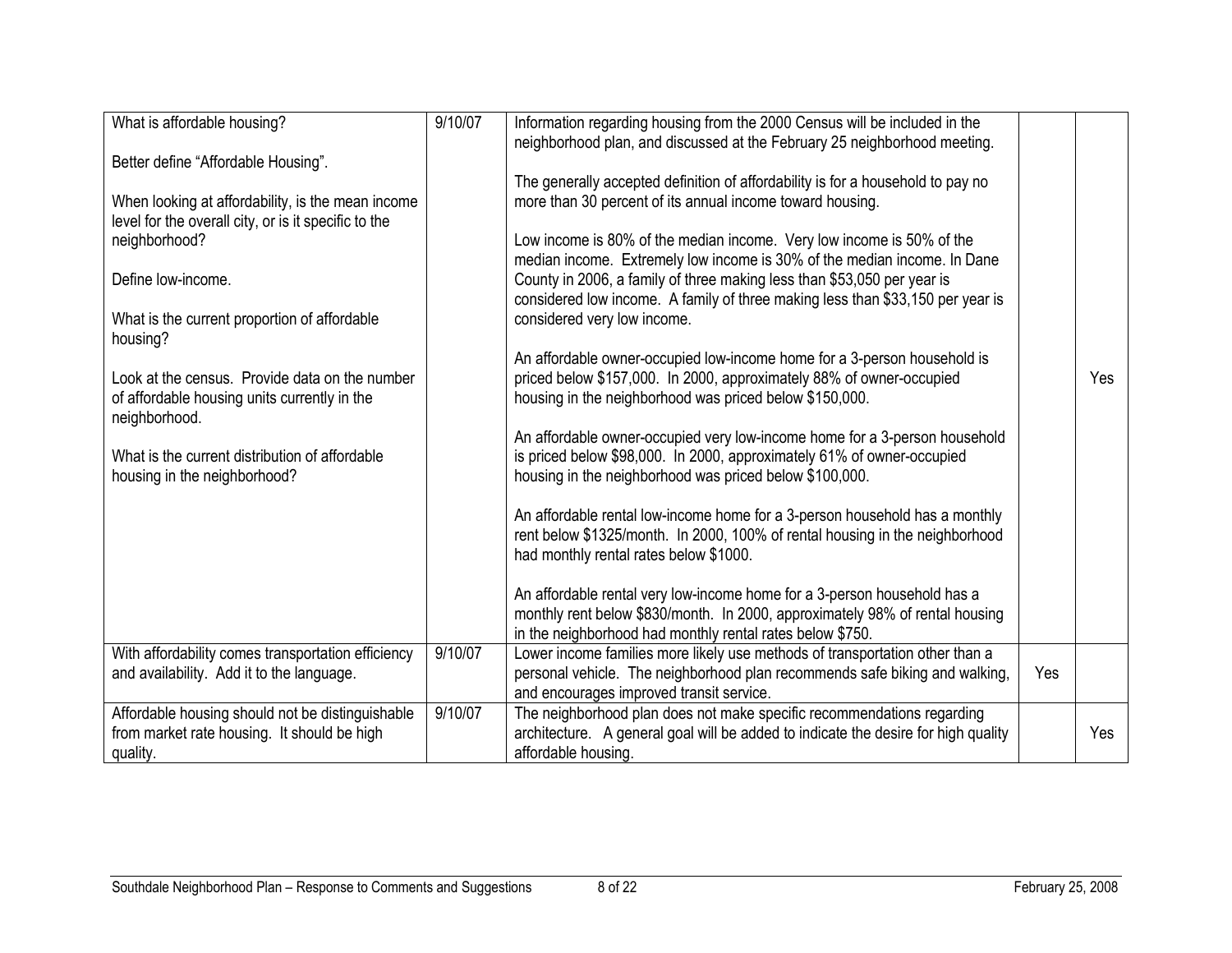| What is the status of current condo conversions<br>taking place? Was there a recent approval?                                                                    | 9/10/07  | A Dane County Planning and Development Department CDBG 2008 Funding<br>Application was submitted by the Alexander Company. The stated purpose as<br>identified within the application was for renovation and conversion of 32 units<br>within the neighborhood with a targeted average sale price of around \$80,000.<br>(This sale price is considered affordable for a family of three that has a low,<br>very low, or extremely low income.) Approximately half of the \$400,000 request<br>will be funded, likely reducing the overall size of the project from 32 units to 16<br>units. |     |      |
|------------------------------------------------------------------------------------------------------------------------------------------------------------------|----------|----------------------------------------------------------------------------------------------------------------------------------------------------------------------------------------------------------------------------------------------------------------------------------------------------------------------------------------------------------------------------------------------------------------------------------------------------------------------------------------------------------------------------------------------------------------------------------------------|-----|------|
| Condo conversions should not be implemented.<br>They will displace the current renters.                                                                          | 9/10/07  | It is the goal of the Town and the City that the rental/ownership rate change<br>from the current 87%/13% to 50%/50%. That balance can be created through<br>the conversion of existing rental to owner-occupied, the removal of rental units,<br>and/or the construction of additional owner-occupied housing. The plan<br>recommends additional units in the Urban Residential District and encourages<br>owner-occupied units in the Mixed Use District.                                                                                                                                  |     |      |
| Provide rental options for all income levels.<br>Make ownership opportunities available for all<br>levels of income.                                             | 9/10/07  | The neighborhood currently offers rental and ownership options for low and<br>very low income families. The construction of market rate housing is necessary<br>to provide options for all income levels. The neighborhood plan recommends a<br>mix of housing options.                                                                                                                                                                                                                                                                                                                      | Yes |      |
| Affordable housing needs to reach all income<br>levels. There are many residents earning<br>minimum wage who should have affordable<br>rental/ownership options. | 9/10/07  | The neighborhood currently offers rental options for very low income families.<br>Homeownership for residents earning minimum wage is difficult throughout the<br>entire Madison metropolitan area. An aggressive affordable housing program<br>would be necessary to meet this goal. The size of this program should be<br>county-wide, and is beyond the scope of this neighborhood plan. A<br>recommendation to develop such a program on the regional level will be<br>included in the Southdale Neighborhood Plan.                                                                      |     | Yes. |
| Diverse housing for different needs - single<br>family and sustainable affordable housing                                                                        | 10/14/07 | The current neighborhood offers many rental opportunities and some ownership<br>opportunities that are affordable for low and very low income families. The<br>neighborhood plan recommends a balance between rental and ownership<br>opportunities.                                                                                                                                                                                                                                                                                                                                         | Yes |      |
|                                                                                                                                                                  |          |                                                                                                                                                                                                                                                                                                                                                                                                                                                                                                                                                                                              |     |      |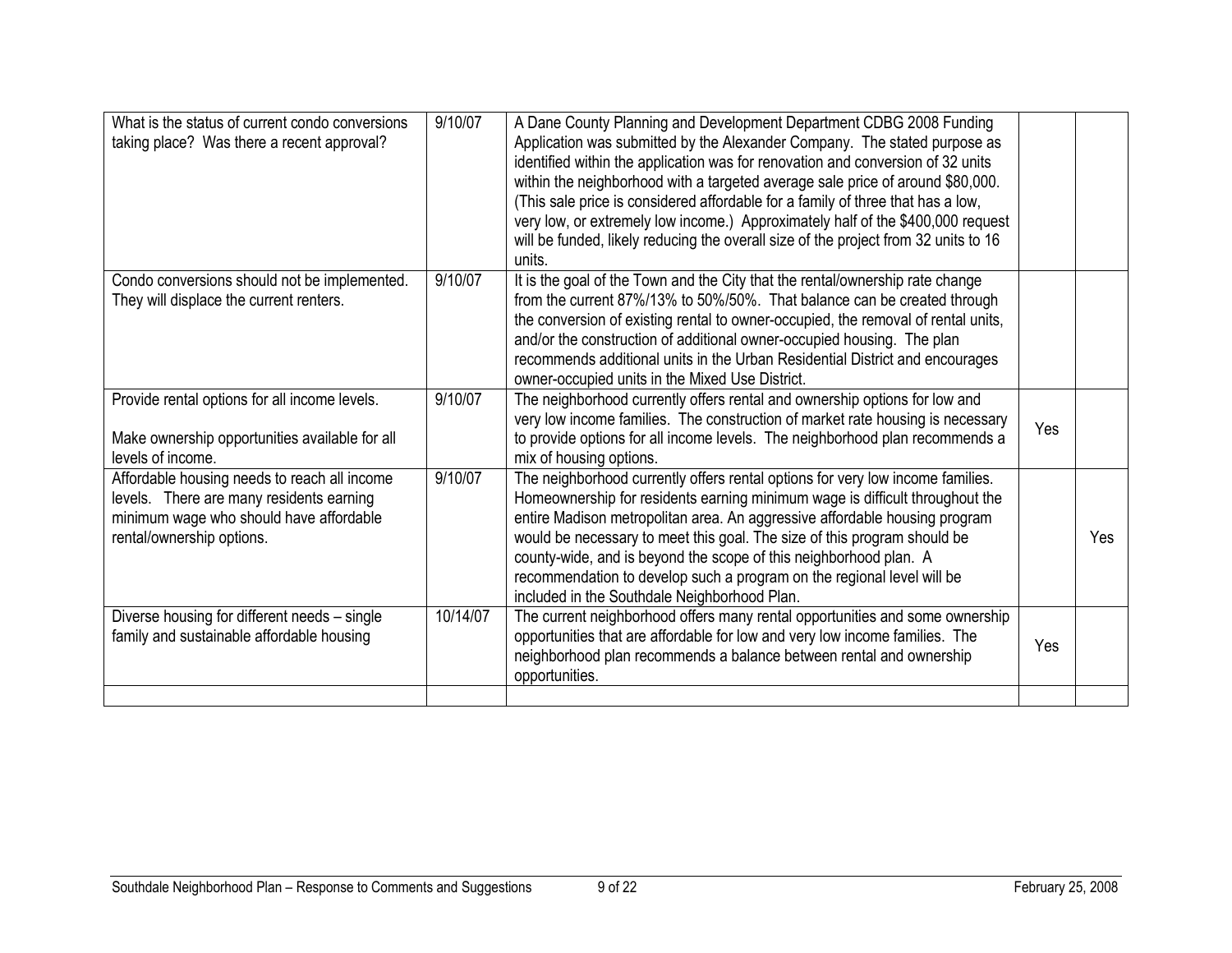| <b>Open Space and Community Facilities</b>                                                                                                                                         |         |                                                                                                                                                                                                                                                                                                                                                                                                                                                                                                          |      |     |
|------------------------------------------------------------------------------------------------------------------------------------------------------------------------------------|---------|----------------------------------------------------------------------------------------------------------------------------------------------------------------------------------------------------------------------------------------------------------------------------------------------------------------------------------------------------------------------------------------------------------------------------------------------------------------------------------------------------------|------|-----|
|                                                                                                                                                                                    |         |                                                                                                                                                                                                                                                                                                                                                                                                                                                                                                          |      |     |
| <b>Community Facilities</b>                                                                                                                                                        |         |                                                                                                                                                                                                                                                                                                                                                                                                                                                                                                          |      |     |
| The community would like a community center<br>with a day care facility.<br>We need a community center with a day care<br>and after school programs that are accessible to<br>all. | 9/10/07 | The neighborhood plan describes a funding grant submitted by Bethel<br>Community Services Corporation and The Alexander Company. In that funding<br>request, the community center would have provided after school programs,<br>daycare, job training, tutoring, and a food pantry. (The funding application was<br>denied after some Southdale residents recommended it be denied.) The<br>neighborhood plan will be revised to state these services as preferred services<br>for the community center. | Yes. |     |
| We need more community facilities.                                                                                                                                                 | 9/10/07 | The neighborhood plan recommends the establishment of a community center,<br>permanent community gardens, and a range of open spaces and parks.                                                                                                                                                                                                                                                                                                                                                          | Yes  |     |
| Some people do not use the current gardens.                                                                                                                                        | 9/10/07 | The neighborhood plan will be changed to recommend permanent community<br>gardens that managed by a public or non-profit agency to ensure full<br>neighborhood access.                                                                                                                                                                                                                                                                                                                                   |      | Yes |
| Do not change the architectural nature of the<br>neighborhood.                                                                                                                     | 9/10/07 | The neighborhood plan addresses land uses and building placement, but does<br>not recommend architectural style. The neighborhood plan does not<br>recommend preservation of the existing architectural nature.                                                                                                                                                                                                                                                                                          | Yes  |     |
| Parks should be within a $\frac{1}{4}$ mile of the largest<br>population of people.                                                                                                | 9/10/07 | Southdale Park is within 1/4 mile of the entire neighborhood, except the<br>southernmost areas of Clausen Street.                                                                                                                                                                                                                                                                                                                                                                                        | Yes  |     |
| Incorporate the hillside (at Southdale Park) as a<br>positive element for recreation while being<br>environmentally productive.                                                    | 9/10/07 | The neighborhood plan recommends the use of the hillside for open space and<br>as a potential location for terraced community gardens.                                                                                                                                                                                                                                                                                                                                                                   | Yes  |     |
|                                                                                                                                                                                    |         |                                                                                                                                                                                                                                                                                                                                                                                                                                                                                                          |      |     |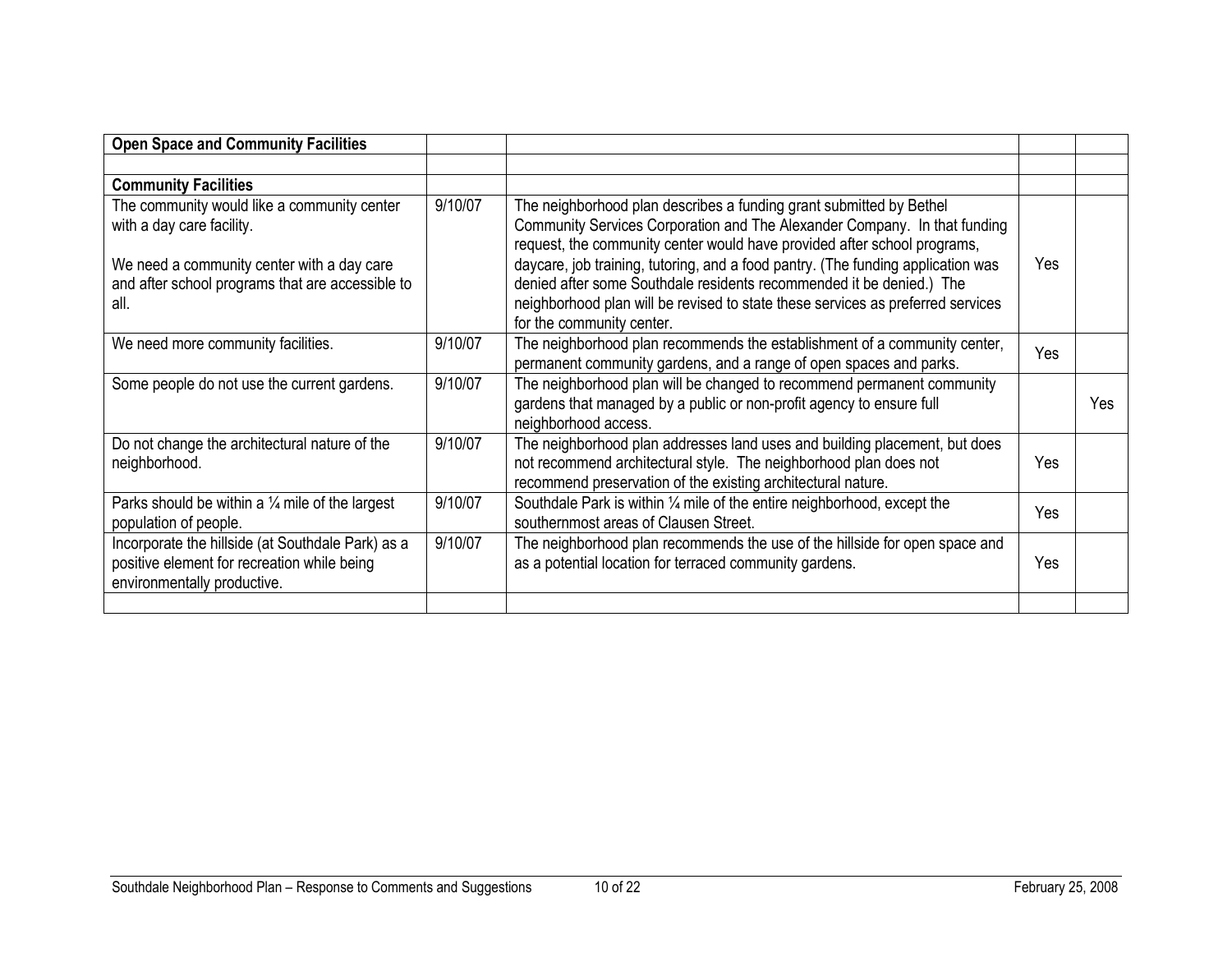| <b>Location of Community Center and</b>                                                                                                                     |         |                                                                                                                                                                                                                                                                                                                                                                                                                                           |     |  |
|-------------------------------------------------------------------------------------------------------------------------------------------------------------|---------|-------------------------------------------------------------------------------------------------------------------------------------------------------------------------------------------------------------------------------------------------------------------------------------------------------------------------------------------------------------------------------------------------------------------------------------------|-----|--|
| <b>Community Gardens</b>                                                                                                                                    |         |                                                                                                                                                                                                                                                                                                                                                                                                                                           |     |  |
| Are there other community center locations<br>besides the three shown?<br>Are there alternative locations for a community                                   | 9/10/07 | Additional potential locations for the community center, including the parcel<br>immediately west of the rail corridor, will be discussed at the February 25<br>neighborhood meeting.                                                                                                                                                                                                                                                     |     |  |
| center?<br>A community center should be placed in open                                                                                                      |         | The property owner for the areas just south of Lake George Road and the south<br>end of the site has indicated it will not support a community center at these<br>locations.                                                                                                                                                                                                                                                              | Yes |  |
| space. Suggested locations:<br>Immediately west of the rail corridor<br>Just South of Lake George Road<br>At the current gardens (south end of the<br>site) |         |                                                                                                                                                                                                                                                                                                                                                                                                                                           |     |  |
| More time is needed to decide where a<br>community center and community gardens<br>should go.                                                               | 9/10/07 | Additional potential locations for the community center and the permanent<br>community gardens and will be discussed at the February 25 neighborhood<br>meeting. Additionally, the neighborhood plan will include multiple options for<br>the community center and community gardens to provide flexibility. The<br>potential sites now seen as ideal may not be available when there is funding<br>available.                            |     |  |
| The community center/ gardens and park do not<br>have to be in the same area.<br>A community center and gardens do not have to<br>be in the same area.      | 9/10/07 | While it is desirable that the two community uses be co-located so that they can<br>share infrastructure like water and parking, they do not need to be co-located.<br>The neighborhood plan lists potential locations for both uses, some that allow<br>co-location and some that do not.                                                                                                                                                | Yes |  |
| Community facilities do not have to be centrally<br>located.                                                                                                | 9/10/07 | Many residents do not have access to private vehicles, so community facilities,<br>in particular the community center, should be centrally located so that residents<br>without a car (children, some seniors, the disabled, etc.) can access the center.<br>A community center will serve three neighborhoods - the Moorland-Rimrock,<br>Indian Springs, and Rimrock-Southdale neighborhoods - and should be<br>accessible to all three. |     |  |
| Alexander Company should preserve the existing<br>gardens.                                                                                                  | 9/10/07 | The landowner has other long-term intentions for the land it owns.                                                                                                                                                                                                                                                                                                                                                                        |     |  |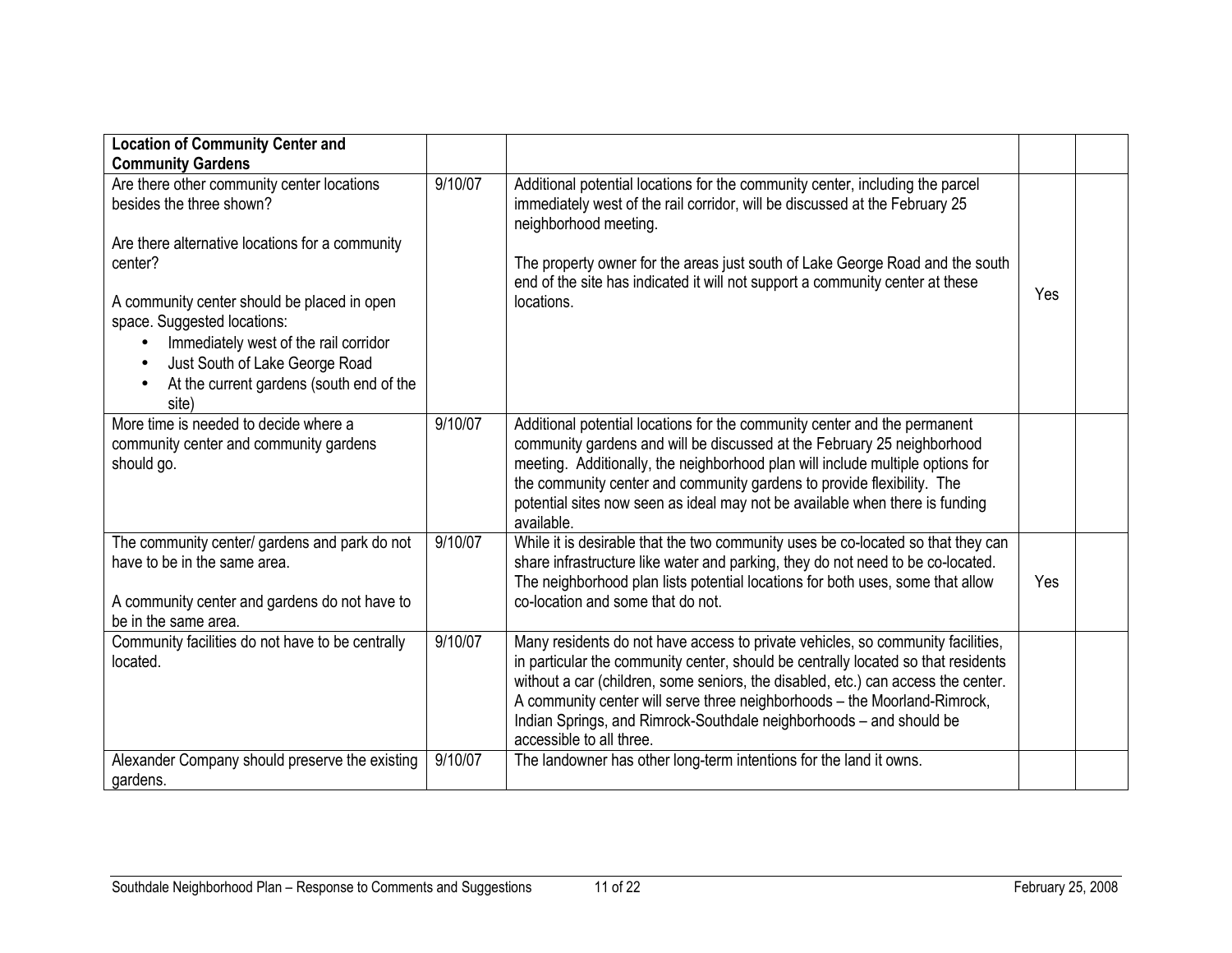| Alexander Company should sell land at a           | 9/10/07  | The recommended locations for a community center and a permanent              |            |  |
|---------------------------------------------------|----------|-------------------------------------------------------------------------------|------------|--|
| discount or donate land to build community        |          | community garden has not yet been decided. The Alexander Company has led      |            |  |
| gardens and a community center.                   |          | efforts to get grants and funding for a community center.                     |            |  |
| The proposed community gardens are in a good      | 9/10/07  | Meeting participants on February 25 will assess the relative merits of the    |            |  |
| location.                                         |          | multiple potential community garden sites.                                    |            |  |
| I'm not in favor of cutting down trees for        | 9/10/07  | This criterion will be considered at the February 25 when assessing potential |            |  |
| community gardens.                                |          | community garden locations.                                                   |            |  |
| What is the percent slope of the location for the | 9/10/07  | The slope varies across the proposed location, between 7% and 20%. The        |            |  |
| proposed community gardens?                       |          | highly sloped are not suitable for building pads, but these areas may be      |            |  |
|                                                   |          | terraced for small-scale community gardens.                                   |            |  |
| The gardens maybe difficult to construct in this  | 9/10/07  | In some of the steepest parts of the site, some terracing may be necessary.   |            |  |
| location.                                         |          |                                                                               |            |  |
| Air quality may be bad for community gardens to   | 9/10/07  | Meeting participants on February 25 will assess the relative merits of the    |            |  |
| be located near the Girl Scouts Black Hawk        |          | multiple potential community garden sites. The air quality is noted as a      |            |  |
| Council.                                          |          | disadvantage for several sites along USH 14.                                  |            |  |
| This land near the Girls Scouts could be a good   | 9/10/07  | Meeting participants on February 25 will assess the relative merits of the    |            |  |
| location for gardens.                             |          | multiple potential community garden sites. The air quality is noted as a      |            |  |
|                                                   |          | disadvantage for several sites along USH 14.                                  |            |  |
| Organic production is a multiyear investment      | 10/14/07 | The investment in the land is considerable for successful organic farming.    |            |  |
|                                                   |          | Thus, the need for a permanent location for a community garden is necessary.  | <b>Yes</b> |  |
|                                                   |          | The neighborhood plan seeks to find a permanent location.                     |            |  |
| Farm is between two existing residential areas    | 10/14/07 | While the area now used by some residents for private gardens is adjacent two |            |  |
|                                                   |          | residential area, it also between an industrial area and a regional highway.  |            |  |
|                                                   |          | Some organic farming methods are not compatible with residential uses. The    |            |  |
|                                                   |          | landowner of the area now used by some residents for private gardens does     |            |  |
|                                                   |          | not intend to maintain this use in perpetuity, so a permanent location for    |            |  |
|                                                   |          | community gardens is necessary.                                               |            |  |
| Community center in former Badger School          | 10/14/07 | Additional potential locations for the community center, including the former |            |  |
| (Boys and Girls Club/YMCA)                        |          | Badger School, will be discussed at the February 25 neighborhood meeting.     |            |  |
|                                                   |          |                                                                               |            |  |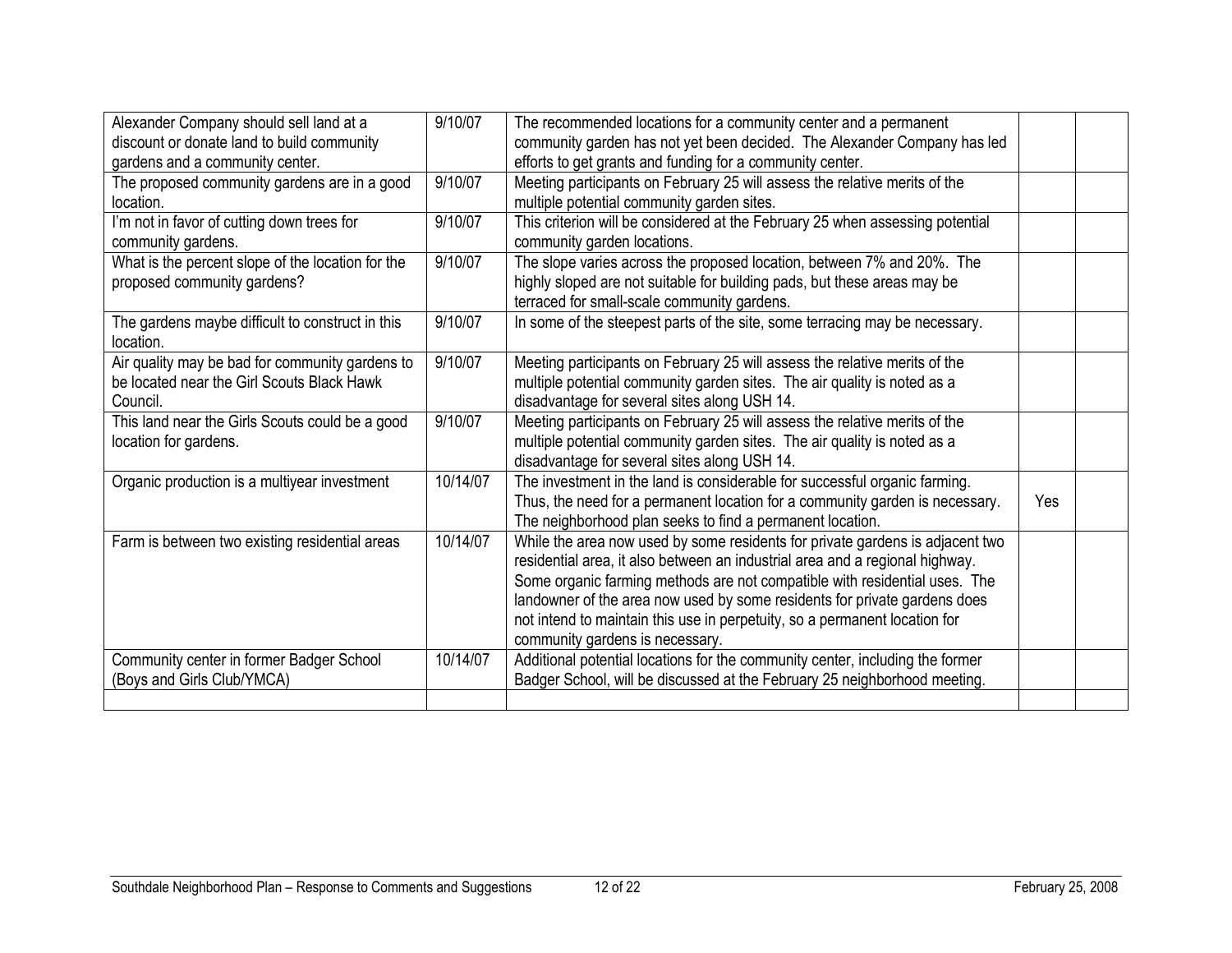| <b>Open Space</b>                                                                                                                                                       |          |                                                                                                                                                                                                                                                                                                                                                                                                                                                                                                                                                                                                                   |     |  |
|-------------------------------------------------------------------------------------------------------------------------------------------------------------------------|----------|-------------------------------------------------------------------------------------------------------------------------------------------------------------------------------------------------------------------------------------------------------------------------------------------------------------------------------------------------------------------------------------------------------------------------------------------------------------------------------------------------------------------------------------------------------------------------------------------------------------------|-----|--|
| The hillside at Southdale Park is not seen as<br>undesirable.<br>This hillside is an area with negative activity and<br>is full of trash.                               | 9/10/07  | Residents have told the planners that the hillside and the pedestrian path is at<br>least a perceived safety threat. The neighborhood plan recommends<br>increasing the visibility of this area through the incorporation of community<br>gardens into the area.                                                                                                                                                                                                                                                                                                                                                  |     |  |
| Incorporate current open space into the plan.                                                                                                                           | 9/10/07  | The neighborhood recommends a variety of open spaces throughout the<br>neighborhood - the formal play areas of Southdale Park, community gardens,<br>and smaller informal gathering spaces on the block level.                                                                                                                                                                                                                                                                                                                                                                                                    | Yes |  |
| Preserve current open space.                                                                                                                                            | 9/10/07  | The neighborhood plan preserves all existing formal open spaces like<br>Southdale Park. The plan does not preserve privately owned open space on<br>individual parcels, with the exception of recommending a potential community<br>garden space on the Girl Scouts of Black Hawk Council site and open space<br>adjacent existing stormwater facilities within Novation Campus.                                                                                                                                                                                                                                  | Yes |  |
| The southeast portion of land along Rimrock<br>Road (north of Clausen) should be preserved.                                                                             | 9/10/07  | The neighborhood plan recommends an institutional use in the area east of<br>Rimrock, north of Maloney Drive, and south of Kent Lane. As traffic on Rimrock<br>Road increases, the multiple driveways of these formerly rural lots will be<br>problematic. These parcels have been considered for development, and an<br>institutional use such as a church would be an appropriate neighborhood for the<br>single family homes on Kent Lane and Salem Drive. If the area were preserved<br>as open space that invited neighborhood children, the increasing traffic on<br>Rimrock would create a safety problem. |     |  |
| Not enough park land, garden space, community<br>space.<br>Protect existing habitat/open space. Open space<br>must be of sufficient size and near residential<br>areas. | 10/14/07 | The neighborhood plan preserves all existing public open spaces, recommends<br>a variety of additional open spaces when redevelopment occurs, and seeks to<br>find a location for a community center and permanent location for community<br>gardens.                                                                                                                                                                                                                                                                                                                                                             |     |  |
| Missing - Parks/green space                                                                                                                                             |          |                                                                                                                                                                                                                                                                                                                                                                                                                                                                                                                                                                                                                   |     |  |
|                                                                                                                                                                         |          |                                                                                                                                                                                                                                                                                                                                                                                                                                                                                                                                                                                                                   |     |  |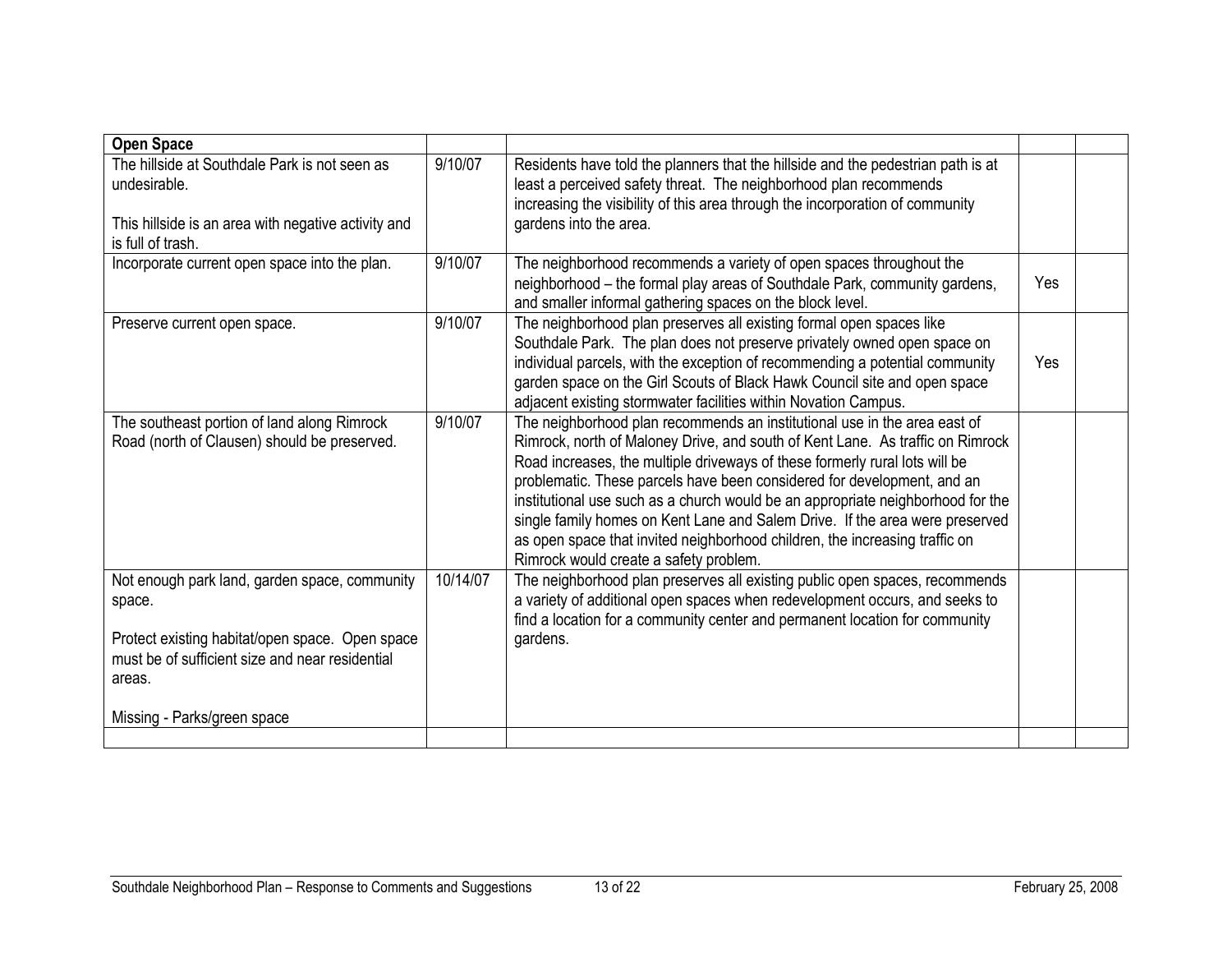| <b>Other Community Facilities and Open Space</b>                                                          |         |                                                                                                                                                                                                                                                                                                                                                                                                                                                                                                                                                                                                                                                          |     |  |
|-----------------------------------------------------------------------------------------------------------|---------|----------------------------------------------------------------------------------------------------------------------------------------------------------------------------------------------------------------------------------------------------------------------------------------------------------------------------------------------------------------------------------------------------------------------------------------------------------------------------------------------------------------------------------------------------------------------------------------------------------------------------------------------------------|-----|--|
| <b>Comments</b>                                                                                           |         |                                                                                                                                                                                                                                                                                                                                                                                                                                                                                                                                                                                                                                                          |     |  |
| Nobody should be displaced.                                                                               | 9/10/07 | Neighborhood plans make recommendations for how to handle change over the<br>next 10-20 years. It guides but does not control future individual redevelopment<br>projects. And it does not restrict the mobility of existing residents.<br>The neighborhood plan recommends that the single family residential areas<br>(detached homes and condominiums) be preserved in their current form. Large<br>residential parcels (multi-family units) are more likely to redevelop in the future,<br>and the neighborhood plan includes recommendations to increase density with<br>a wide variety of housing types (apartments, town homes, condos) so that a |     |  |
|                                                                                                           |         | variety of family types and incomes can continue to live in the neighborhood.                                                                                                                                                                                                                                                                                                                                                                                                                                                                                                                                                                            |     |  |
| What private land is available for purchase for<br>community space, why/why not?                          | 9/10/07 | In theory, any privately owned parcel may be purchased for community space,<br>if the purchase offer is high enough. In reality, only parcels owned by<br>landowners interested in selling their land for community space are available.<br>The Girl Scouts of Black Hawk Council have indicated that their parcel may be<br>available in the future.                                                                                                                                                                                                                                                                                                    |     |  |
| The development will increase the tax base and<br>make it hard for the current residents to pay<br>taxes. | 9/10/07 | Redevelopment in the neighborhood may result in an improvement of<br>neighborhood conditions, an increase in neighborhood amenities, an increase<br>in property values, and thus an increase in property taxes for landowners.                                                                                                                                                                                                                                                                                                                                                                                                                           |     |  |
| Promote economic for the community or we will<br>block the plan.                                          | 9/10/07 | The neighborhood plan reserves areas for employment and commercial areas.                                                                                                                                                                                                                                                                                                                                                                                                                                                                                                                                                                                | Yes |  |
| What will this area be like in a different era?                                                           | 9/10/07 | The neighborhood plan seeks to answer that question. The plan's vision is for<br>a mixed neighborhood - a variety of land uses, a variety of housing types, a<br>variety of income levels, a variety of open spaces.                                                                                                                                                                                                                                                                                                                                                                                                                                     | Yes |  |
| We cannot go back to community gardens after<br>they were paved over.                                     | 9/10/07 | Neighborhood residents have stressed the need for a permanent location for<br>community gardens.                                                                                                                                                                                                                                                                                                                                                                                                                                                                                                                                                         |     |  |
| The fly ash areas are ok for low rise commercial.                                                         | 9/10/07 | The fly ash brownfield areas are designated commercial uses, 1-3 stories in<br>height.                                                                                                                                                                                                                                                                                                                                                                                                                                                                                                                                                                   | Yes |  |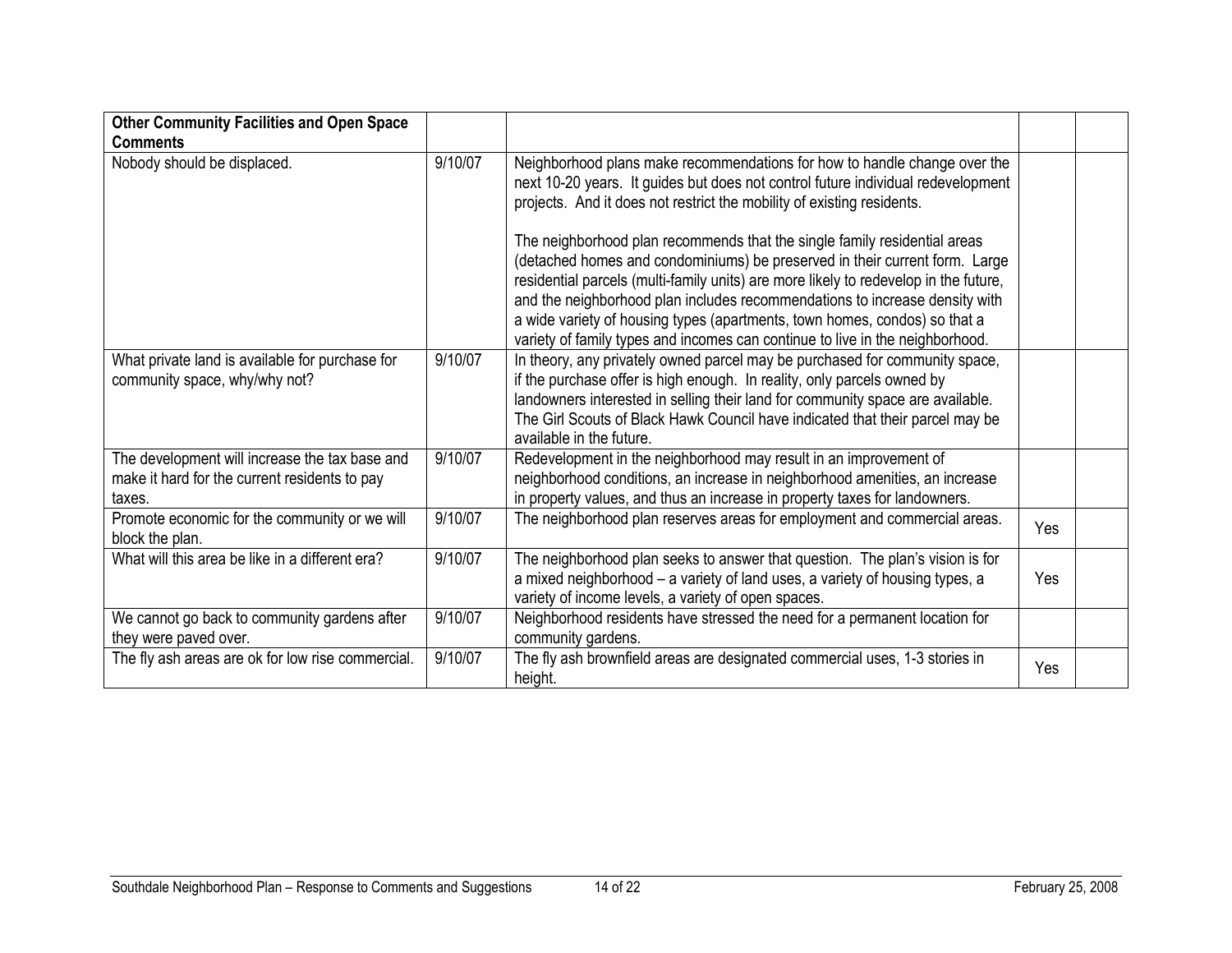| 10/14/07<br>spend to benefit the neighborhood, and what is<br>thus the success of the Southdale Neighborhood. No party active the<br>Southdale neighborhood - the Town of Madison, the City of Fitchburg, the<br>the commitment those dollars represent?<br>Wisconsin Department of Transportation, The Alexander Company, and all<br>other landowners and residents - are willing or able to state or limit the amount<br>of money to be spent in the neighborhood.<br>Resources spent by The Alexander Company on the Novation Campus and the<br>Southdale neighborhood are both short-term and long-term investments in both. | How can the Alexander Company contribute to<br>the neighborhood? | 9/10/07 | The Southdale neighborhood is a discrete and integrated place, so the success<br>of Novation Campus is dependent on the success of the entire Southdale<br>neighborhood. Past and current efforts by the Alexander Company include<br>redevelopment of brownfields, bringing goods and services close to the<br>neighborhood, hosting businesses that will provide jobs, sponsoring efforts to<br>obtain funding for neighborhood services like a community center and<br>condominium conversions, and providing a community room. Bringing job<br>training close to the neighborhood is still important to The Alexander Company.<br>The Alexander Company is paying for this neighborhood planning process. |  |
|----------------------------------------------------------------------------------------------------------------------------------------------------------------------------------------------------------------------------------------------------------------------------------------------------------------------------------------------------------------------------------------------------------------------------------------------------------------------------------------------------------------------------------------------------------------------------------------------------------------------------------|------------------------------------------------------------------|---------|---------------------------------------------------------------------------------------------------------------------------------------------------------------------------------------------------------------------------------------------------------------------------------------------------------------------------------------------------------------------------------------------------------------------------------------------------------------------------------------------------------------------------------------------------------------------------------------------------------------------------------------------------------------------------------------------------------------|--|
|                                                                                                                                                                                                                                                                                                                                                                                                                                                                                                                                                                                                                                  | How much money is the developer willing to                       |         | The Alexander Company is committed to the success of Novation Campus, and                                                                                                                                                                                                                                                                                                                                                                                                                                                                                                                                                                                                                                     |  |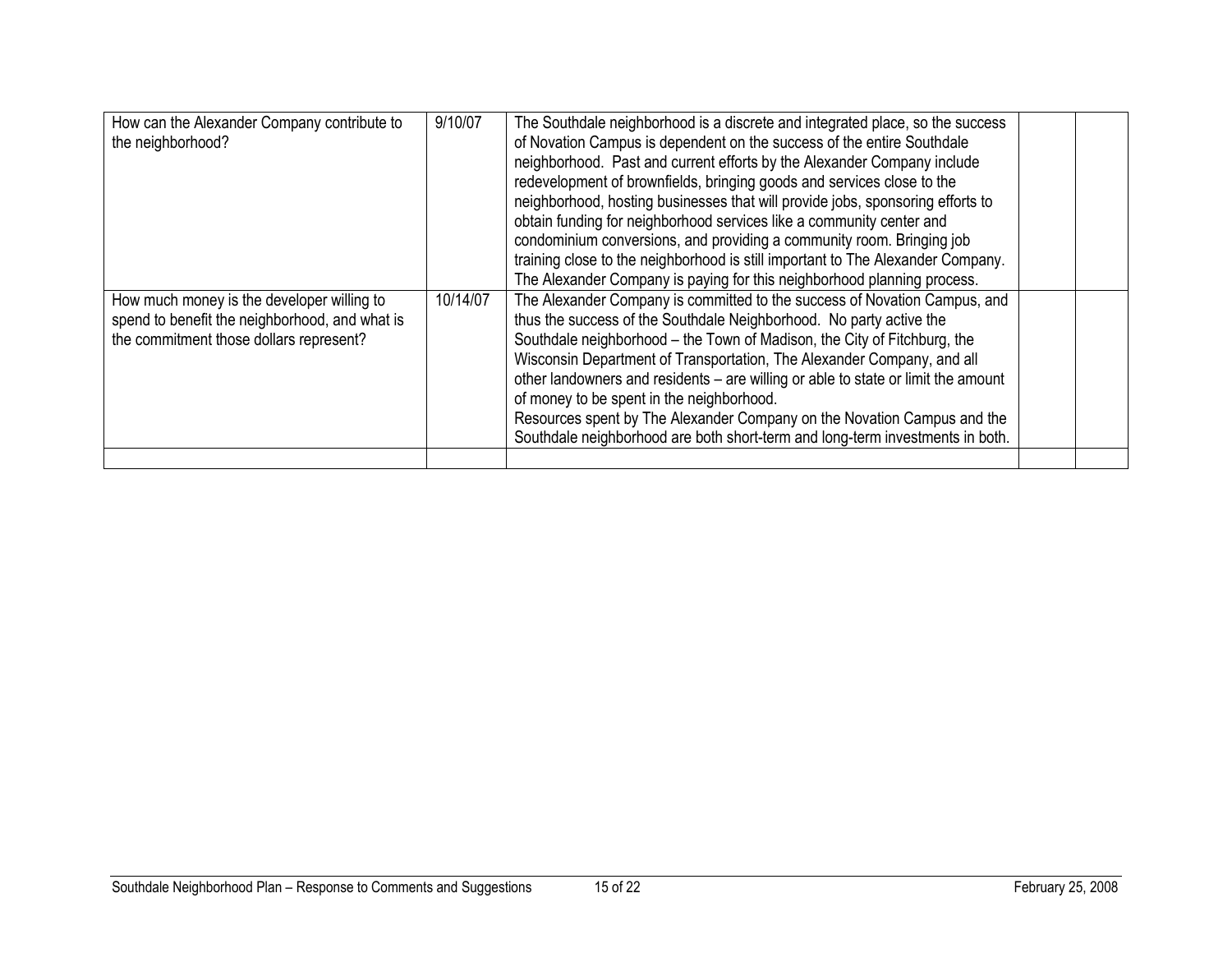| <b>Transportation</b>                                                                                                                                                                                                                      |         |                                                                                                                                                                                                                                                                                                                                                                                                                                                                                                                                                        |     |     |
|--------------------------------------------------------------------------------------------------------------------------------------------------------------------------------------------------------------------------------------------|---------|--------------------------------------------------------------------------------------------------------------------------------------------------------------------------------------------------------------------------------------------------------------------------------------------------------------------------------------------------------------------------------------------------------------------------------------------------------------------------------------------------------------------------------------------------------|-----|-----|
| A direct vehicular connection between East and<br>West Badger would allow for quicker and safer<br>police/fire access to the community. Emergency<br>vehicles now travel south on USH 14 and take a<br>dangerous U-turn at Ski Lane.       | 9/10/07 | The neighborhood plan includes a long-term recommendation for a connection<br>near the current pedestrian bridge. However, it must be noted that a new<br>bridge across the Beltline is unlikely unless it is included within a large Beltline<br>reconstruction project.                                                                                                                                                                                                                                                                              | Yes |     |
| The neighborhood needs quick police access.<br>The neighborhood needs better access.                                                                                                                                                       | 9/10/07 | The residential portions of the neighborhood are now isolated. The<br>neighborhood plan recommends a connection between Deer Valley Road and<br>Lake George Road.                                                                                                                                                                                                                                                                                                                                                                                      | Yes |     |
| Cars have difficulty getting through the<br>neighborhood, and that is a good thing. We do<br>not want cars speeding through.                                                                                                               | 9/10/07 | The neighborhood plan differentiates access and high-speed cut-through. The<br>new road connections will increase accessibility, but street design and traffic<br>calming will keep traffic at appropriate speeds. Additionally, other than Clausen<br>St when Rimrock is backed up, the internal neighborhood streets do not provide<br>easy regional connections, so it is unlikely that cut-through traffic will increase.                                                                                                                          | Yes |     |
| There should be a traffic circle controlling traffic<br>speeds.<br>There should be a roundabout controlling traffic<br>speeds.<br>Do not create easy truck access to Rimrock<br>Road. There needs to be a traffic circle or<br>roundabout. | 9/10/07 | The neighborhood plan recommends that a new connection between Deer<br>Valley Road and Lake George Road should slow traffic and discourage truck<br>traffic. The plan will be changed to include a specific recommendation for a<br>modern roundabout.                                                                                                                                                                                                                                                                                                 |     | Yes |
| Could the Lake George/Deer Valley connection<br>be just for pedestrians, bikers, and emergency<br>vehicles?                                                                                                                                | 9/10/07 | It is possible to create a connection for only pedestrians, bikers, and emergency<br>vehicles. Pedestrians and bikers now use the informal paths between Deer<br>Valley and Lake George, To allow emergency vehicles to pass through, the<br>entire road would need to be constructed, and then blocked, so a full<br>infrastructure investment is needed without the full potential benefit. However,<br>because the risk of cut-through traffic is low and traffic calming will slow traffic,<br>the neighborhood plan recommends a full connection. |     |     |
| Traffic on Ski Lane should be slowed through<br>traffic calming                                                                                                                                                                            | 9/10/07 | The neighborhood plan recommends improvements like traffic calming to<br>encourage appropriate vehicle speeds.                                                                                                                                                                                                                                                                                                                                                                                                                                         | Yes |     |
| There are too many trucks on Ski Lane                                                                                                                                                                                                      | 9/10/07 | The reconfiguration of the Ski Lane connection to USH 14 planned by WisDOT<br>will reduce the number of trucks on Ski Lane.                                                                                                                                                                                                                                                                                                                                                                                                                            | Yes |     |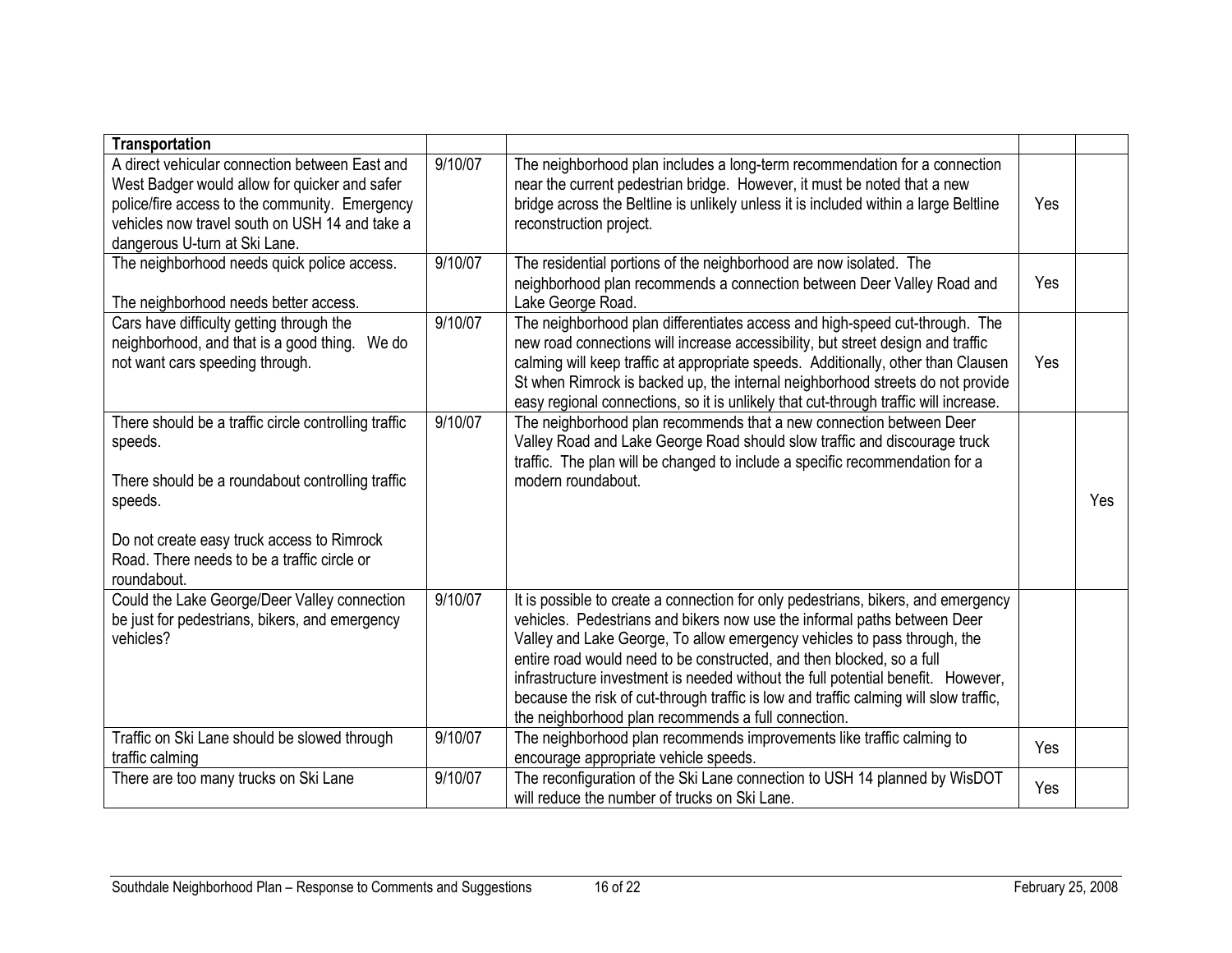| Roundabouts and traffic circles may be effective,<br>but they create angry neighbors and road rage.                                                                   | 9/10/07 | A goal of the neighborhood plan is safe neighborhood streets. Roundabouts<br>and other traffic calming measures are effective at supporting safe streets. The<br>plan will not accommodate neighbors that drive too fast on neighborhood<br>streets.                                                                                                                                                          |     |
|-----------------------------------------------------------------------------------------------------------------------------------------------------------------------|---------|---------------------------------------------------------------------------------------------------------------------------------------------------------------------------------------------------------------------------------------------------------------------------------------------------------------------------------------------------------------------------------------------------------------|-----|
| There is enough off-street parking in the<br>neighborhood, so on-street parking isn't<br>necessary.<br>On-street parking must be controlled or it will                | 9/10/07 | While the existing residential uses have adequate off-street parking,<br>redevelopment of these uses may create a need for on-street visitor parking.<br>The neighborhood plan will be revised so that the need for on-street parking will<br>be reviewed when neighborhood streets are improved.                                                                                                             |     |
| become a safety problem.<br>On-street parking is not appropriate while there<br>are safety problems in the neighborhood, but it<br>might make sense when neighborhood |         |                                                                                                                                                                                                                                                                                                                                                                                                               | Yes |
| circumstances change.                                                                                                                                                 |         |                                                                                                                                                                                                                                                                                                                                                                                                               |     |
| Do not allow on-street parking. Instead, narrow<br>travel lanes, keep bicycle lanes, and move curbs<br>in to allow for sidewalks.                                     | 9/10/07 | The neighborhood plan will be revised to encourage narrow travel lanes, bicycle<br>lanes, and wide sidewalks. The need for on-street parking will be reviewed<br>when neighborhood streets are improved.                                                                                                                                                                                                      | Yes |
| Cars are now being abandoned in the Ski Lane<br>Condo parking lot.                                                                                                    | 9/10/07 | It is appropriate for neighborhood plans to make recommendations for public<br>services and public decisions like land use changes. However, the<br>abandonment of cars in the private condo parking lot must be confronted by the<br>condo owners. The neighborhood plan will be revised to acknowledge this<br>current problem and encourage cooperation between the condo association<br>and local police. | Yes |
| The delay at the South Transfer Stop needs to<br>be reduced; Route 16 could be extended to allow<br>direct service                                                    | 9/10/07 | Metro Transit is not planning any route changes in the neighborhood in the<br>short and medium terms, even as Novation Campus develops and there are<br>significantly more workers. In the long-term, transit funding and service levels<br>may change, so the neighborhood plan will be revised to recommend that Metro<br>Transit reassess transit service in the long-term.                                | Yes |
| Bus transfers are becoming more time-<br>consuming. Residents are biking instead of<br>taking the bus to save time.                                                   | 9/10/07 | The neighborhood plan will be revised to recommend safe biking routes from<br>the neighborhood to the South Transfer Station.                                                                                                                                                                                                                                                                                 | Yes |
| Bus stops should be located at the main entry<br>points of buildings. It is difficult to walk far to a<br>bus stop with children and packages.                        | 9/10/07 | Metro Transit determines the location of bus stops, based on safe locations for<br>the bus to pull over and safe locations for riders to wait for and board the bus.                                                                                                                                                                                                                                          |     |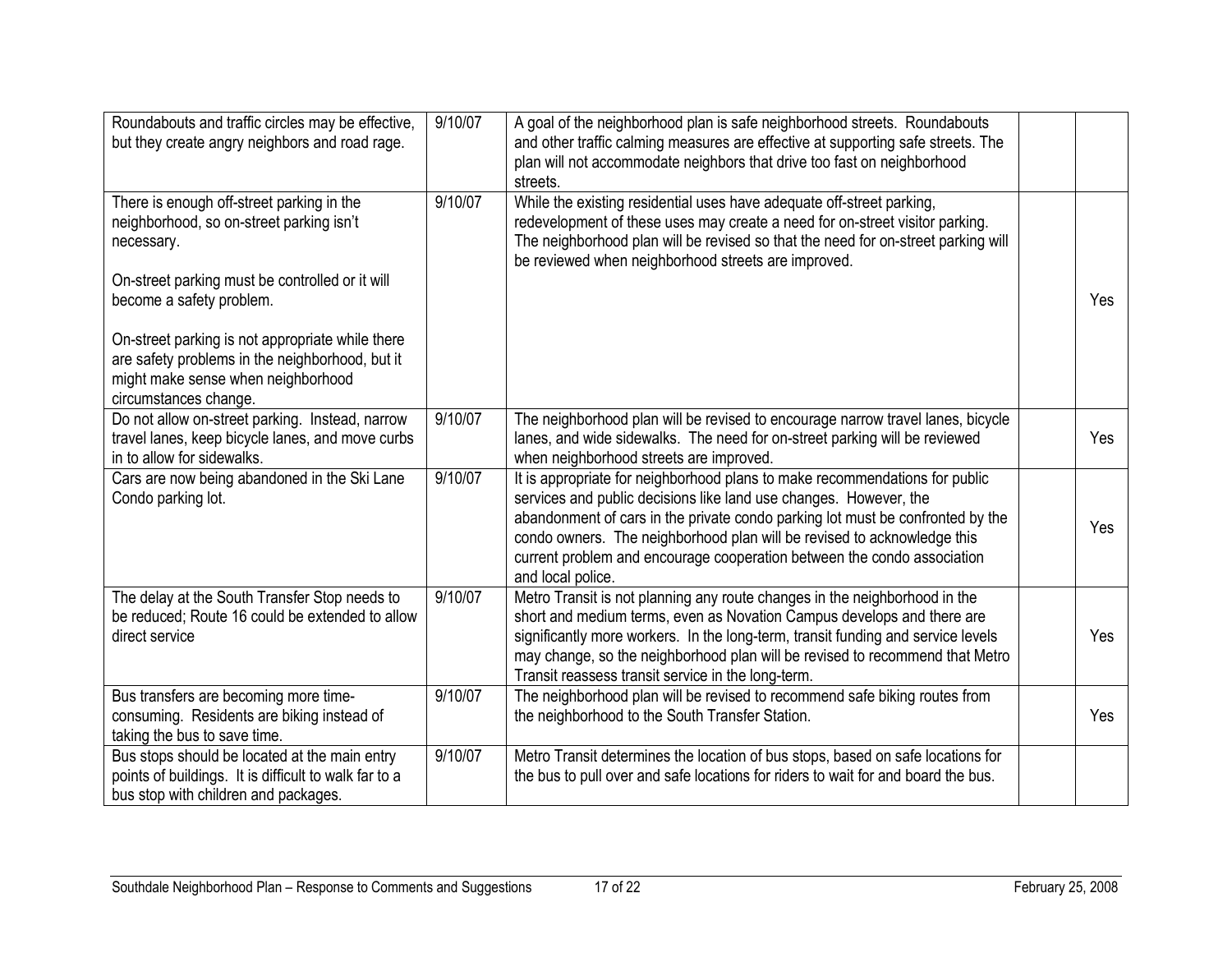| There should be off-street bike trails across the<br>Novation campus connecting Ski Lane and<br><b>Rimrock Road</b><br>There should be off-road bike trails throughout<br>the neighborhood and Novation campus. | 9/10/07  | The neighborhood plan includes on-street bike connection along Deer Valley<br>and Lake George. In urban areas where there are many street crossings, on-<br>street bike lanes and other bike-friendly streets are safer than off-street bike<br>paths because users are more visible to drivers and others.                                                                                                                                                            |     |     |
|-----------------------------------------------------------------------------------------------------------------------------------------------------------------------------------------------------------------|----------|------------------------------------------------------------------------------------------------------------------------------------------------------------------------------------------------------------------------------------------------------------------------------------------------------------------------------------------------------------------------------------------------------------------------------------------------------------------------|-----|-----|
| There needs to be a safe bike route between<br>Southdale and Goodman Pool                                                                                                                                       | 9/10/07  | The current safest bike route is across the pedestrian bridge, east on West<br>Badger, north on Rusk Avenue (which becomes Koster St), and then on an off-<br>street bike path through Quann Park and across Wingra Creek on a bridge.<br>This route is about 1.75 miles. The riskiest area for children on bikes is crossing<br>and riding on West Badger. The neighborhood plan will recommend changes<br>to this road to make it more pedestrian and bike friendly. |     | Yes |
| There should be a full bike lane on East Badger.<br>Car drivers do not care about bicyclists.                                                                                                                   | 9/10/07  | There are existing bike lanes on East Badger. The neighborhood plan<br>recommends that these bike lanes remain.                                                                                                                                                                                                                                                                                                                                                        | Yes |     |
| Bike/ped circulation throughout area (including<br>children)<br>Missing: Good transportation network for<br>bike/ped                                                                                            | 10/14/07 | The neighborhood plan includes recommendations for improved bicycle lane<br>and sidewalk networks within the neighborhood and connecting outside the<br>neighborhood.                                                                                                                                                                                                                                                                                                  | Yes |     |
| Rimrock Road needs widening. Southbound<br>congestion is a concern.                                                                                                                                             | 9/10/07  | As development and redevelopment occurs along Rimrock Road, the County<br>will seek to acquire additional road right-of-way allowing for future expansion of<br>this roadway.                                                                                                                                                                                                                                                                                          |     |     |
| Rimrock Road should remain a slow, residential<br>street<br>Rimrock Road should be a 2-lane, slow road.<br>Regional traffic should be on Beltline and USH<br>14                                                 | 9/10/07  | Rimrock Road is now a county highway and a regional connector. The<br>neighborhood plan recommends that changes to Rimrock Road provide safe<br>crossing points for pedestrians and bicyclists, and significant landscaping.                                                                                                                                                                                                                                           |     |     |
| Neighborhood residents need more time to think<br>about what Rimrock should be like                                                                                                                             | 9/10/07  | Residents will have opportunities to suggest changes to Rimrock at the two<br>remaining neighborhood meetings.                                                                                                                                                                                                                                                                                                                                                         |     |     |
| If there is a median on Rimrock, will residents<br>with private driveways be able to turn left?                                                                                                                 | 9/10/07  | No. The Wisconsin Department of Transportation considers private driveways<br>on regional roadways to be dangerous, for both the residents and the pass-by<br>drivers. Divided roadways have breaks in the median to allow for safe U-turns<br>by residents.                                                                                                                                                                                                           |     |     |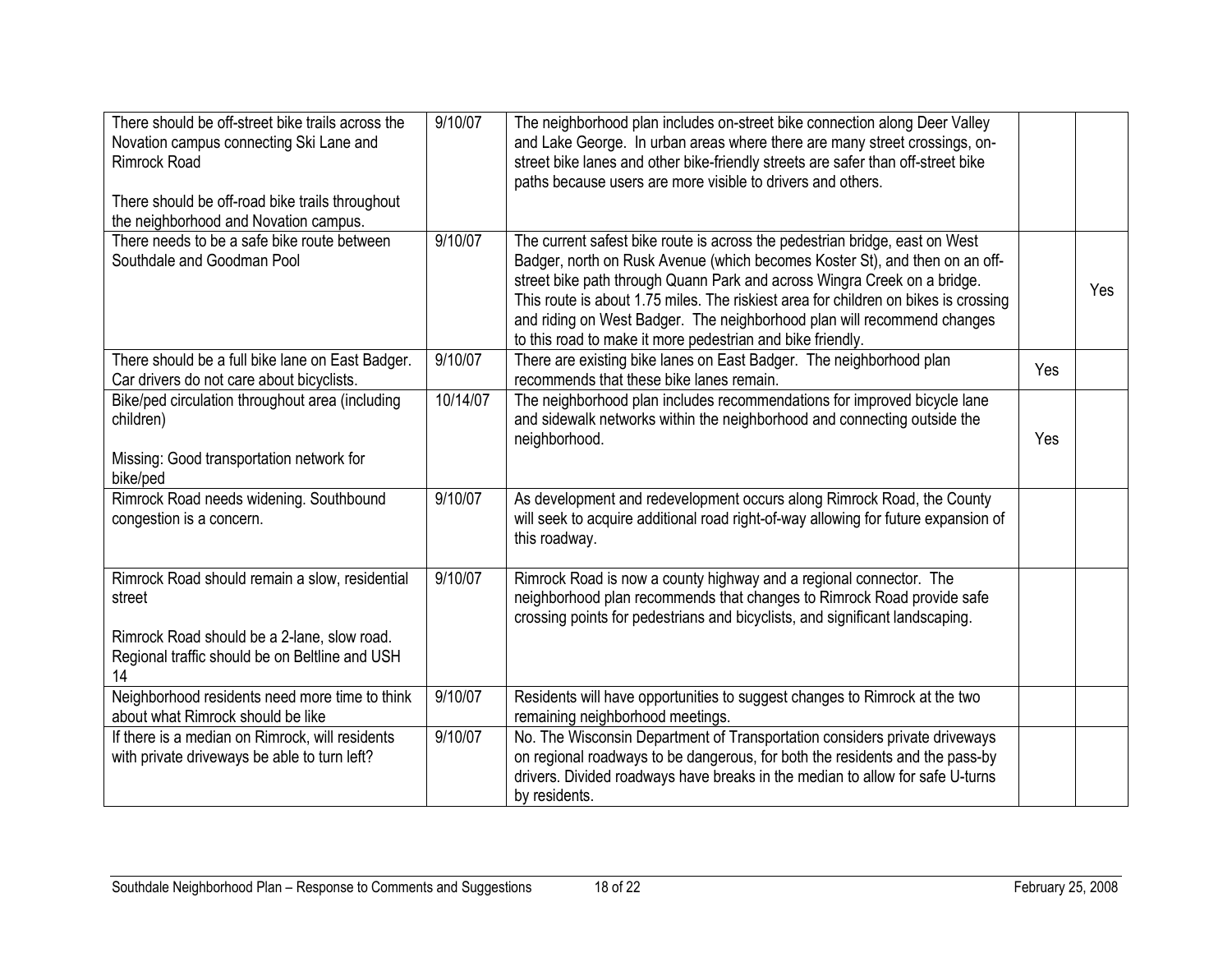| The Rimrock/Engelhart Drive intersection should<br>be safer. It is now an awkward intersection and<br>on-coming traffic is hard to see when turning.                                                                                                                    | 9/10/07  | The neighborhood plan will be revised to note the limited sight distance, and<br>that this issue should be considered when changes to made to the<br>Rimrock/Oregon Rd intersection.                                                                                                        |     | Yes |
|-------------------------------------------------------------------------------------------------------------------------------------------------------------------------------------------------------------------------------------------------------------------------|----------|---------------------------------------------------------------------------------------------------------------------------------------------------------------------------------------------------------------------------------------------------------------------------------------------|-----|-----|
| How will future changes to the<br>Rimrock/MM/Oregon Road intersection work?<br>Ski Lane residents need two ways into Madison<br>- Badger Lane and USH14. Turns need to be<br>maintained.<br>Drivers on Ski Lane need to be able to make a<br>safe southbound left turn. | 9/10/07  | The Wisconsin Department of Transportation does not consider the Oregon<br>Road connection to USH 14 to be safe and plans to close this connection. Two<br>ways into Madison will be maintained - via East Badger, and down Oregon<br>Road to the safer McCoy Road interchange with USH 14. | Yes |     |
| We would like sidewalks within the<br>neighborhood.                                                                                                                                                                                                                     | 9/10/07  | The neighborhood plan includes recommendations for sidewalks on both sides<br>of every street.                                                                                                                                                                                              | Yes |     |
| Most of the residents on Clausen Street do not<br>want sidewalks.                                                                                                                                                                                                       | 9/10/07  | The neighborhood plan recommends sidewalks on every street within the<br>neighborhood for the safety of pedestrians. Given the vehicular cut-through on<br>Clausen Street, sidewalks are even more important.                                                                               |     |     |
| Neighborhood services need to be within walking<br>distance.                                                                                                                                                                                                            | 9/10/07  | The neighborhood plan supports neighborhood services within walking<br>distance, which is commonly considered a maximum of 1/4-mile. Rimrock Road<br>is within walking distance of Southdale Park only if the Deer Valley/Lake<br>George connection is made.                                | Yes |     |
| The neighborhood plan should explicitly support<br>the commuter rail stop in the neighborhood.                                                                                                                                                                          | 9/10/07  | The neighborhood plan will be revised to reflect the low probability that a<br>commuter rail station will be created in the Southdale neighborhood.<br>Nonetheless, the plan will explicitly support the rail stop and related<br>development around it.                                    |     | Yes |
| The Novation Traffic Impact Analysis should be<br>made public.                                                                                                                                                                                                          | 9/10/07  | The preliminary report has been provided to the county, City of Madison, City of<br>Fitchburg and Town of Madison.                                                                                                                                                                          |     |     |
| Traffic concerns - gridlock/congestion; isolation<br>of neighborhood                                                                                                                                                                                                    | 10/14/07 | The neighborhood plan contains recommendations to reduce the congestion at<br>the Rimrock/Oregon road intersection and to reduce the isolation of the<br>neighborhood by connecting Deer Valley and Lake George.                                                                            | Yes |     |
|                                                                                                                                                                                                                                                                         |          |                                                                                                                                                                                                                                                                                             |     |     |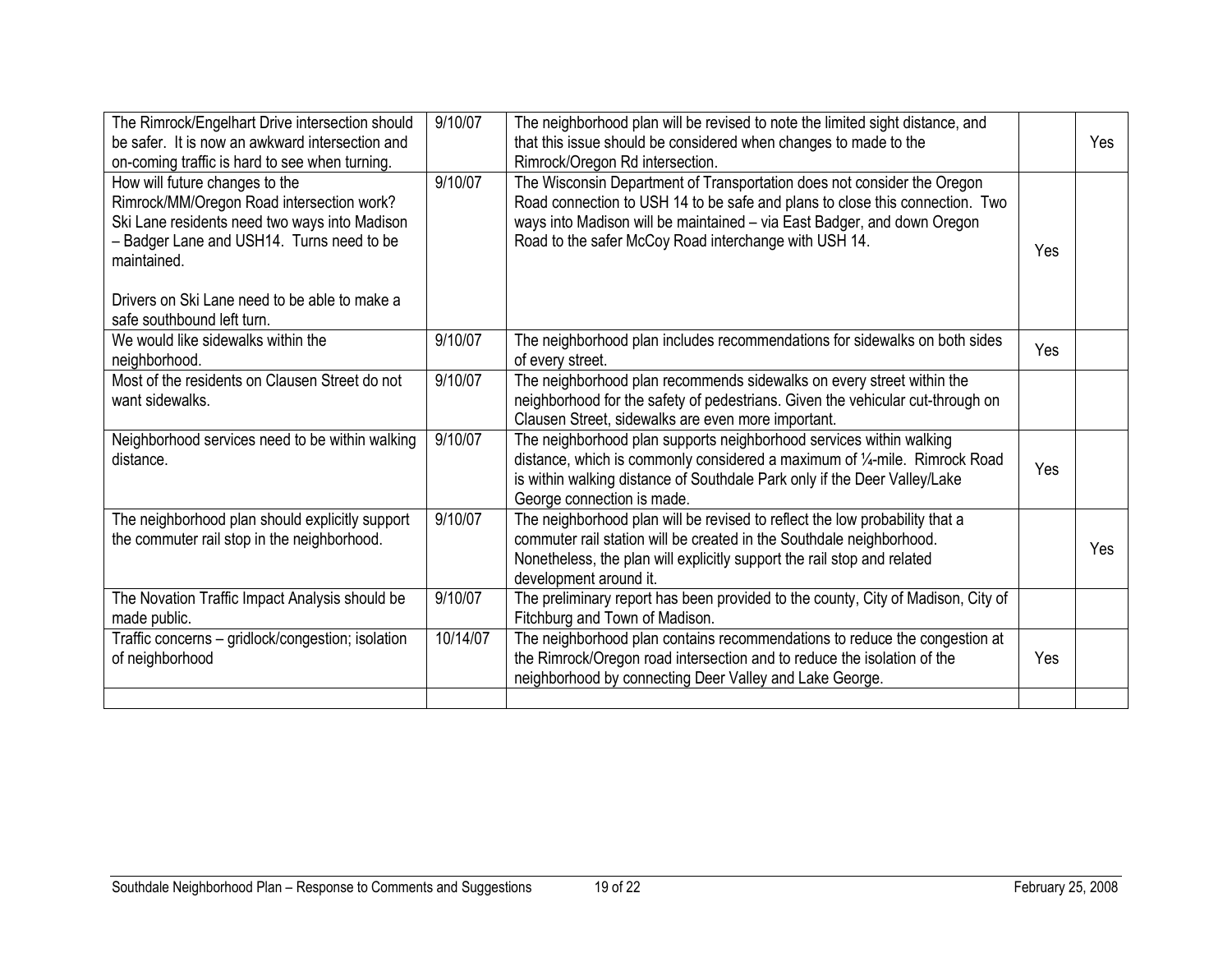| <b>Public Process</b>                                                                                                                                                                     |         |                                                                                                                                                                                                                              |  |
|-------------------------------------------------------------------------------------------------------------------------------------------------------------------------------------------|---------|------------------------------------------------------------------------------------------------------------------------------------------------------------------------------------------------------------------------------|--|
|                                                                                                                                                                                           |         |                                                                                                                                                                                                                              |  |
|                                                                                                                                                                                           |         |                                                                                                                                                                                                                              |  |
| <b>Planning Process Pace</b>                                                                                                                                                              |         |                                                                                                                                                                                                                              |  |
| Residents would like additional time to review<br>both the Southdale Neighborhood CDP and the<br>Novation Campus CDP.                                                                     | 9/10/07 | The neighborhood planning process has been extended, with four additional<br>neighborhood meetings sponsored by the City of Fitchburg and the Town of<br>Madison.                                                            |  |
|                                                                                                                                                                                           |         |                                                                                                                                                                                                                              |  |
| Five or six more forums similar to tonight are<br>needed in order for the Southdale Neighborhood<br>CDP to be a success.                                                                  |         |                                                                                                                                                                                                                              |  |
| Residents need another meeting in order to<br>provide input and make decisions.                                                                                                           |         |                                                                                                                                                                                                                              |  |
| More meetings like the one tonight are needed<br>before there can be an approval.                                                                                                         |         |                                                                                                                                                                                                                              |  |
| More time is needed for the residents to review<br>the document.                                                                                                                          |         |                                                                                                                                                                                                                              |  |
| There should be a goal of a certain percentage<br>of response for comments from the<br>neighborhood. The process needs to take input<br>from a larger population before it moves forward. | 9/10/07 | The input of neighbors is essential to creating a neighborhood plan. However,<br>some residents are not interested participating, and their decision should be<br>respected.                                                 |  |
| A survey should be mailed to each resident.<br>This would allow all residents to have a role in                                                                                           |         | Neighborhood surveys typically have return rates of under 10 percent, so they<br>are not a good method at getting resident input.                                                                                            |  |
| the outcome. If a resident does not respond,<br>there should be multiple attempts to contact<br>them.                                                                                     |         | Instead, this process has relied on a series of six weekday evening<br>neighborhood plan meetings at a location near the neighborhood, two City of<br>Fitchburg neighborhood meetings, and extensive stakeholder interviews. |  |
| The highest populated areas are always under<br>represented.                                                                                                                              |         |                                                                                                                                                                                                                              |  |
|                                                                                                                                                                                           |         |                                                                                                                                                                                                                              |  |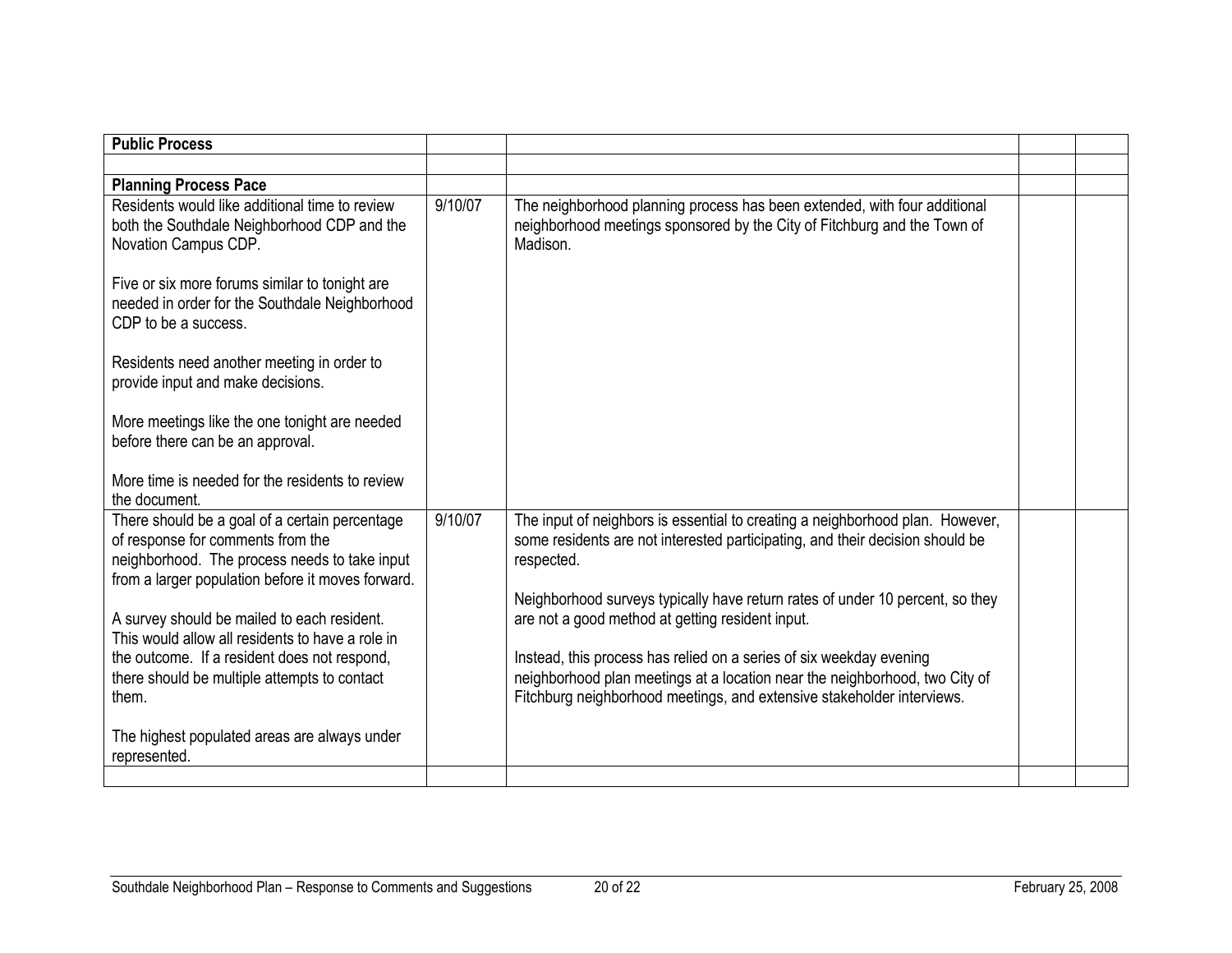| <b>Other Public Process Comments</b>                                                                                                                                        |         |                                                                                                                                                                                                                                                                     |  |
|-----------------------------------------------------------------------------------------------------------------------------------------------------------------------------|---------|---------------------------------------------------------------------------------------------------------------------------------------------------------------------------------------------------------------------------------------------------------------------|--|
| Meeting notices should be guaranteed to reach<br>each and every resident.                                                                                                   | 9/10/07 | Meeting notices are sent to a mailing list that includes all addresses known by<br>the Town of Madison and the City of Fitchburg. The addresses include business<br>owners, homeowners, and rental units. Additionally, the meeting notices are                     |  |
| Meeting notices to meetings did not reach all<br>residents. They should be mailed to each<br>residents address.                                                             |         | posted at public locations in the neighborhood and listed on the Town of<br>Madison and City of Fitchburg websites.                                                                                                                                                 |  |
| The neighborhood has limited time and<br>resources for meeting notices, etc. They would<br>like help in their efforts from the other parties<br>involved (Town, City, JJR). | 9/10/07 | The leaders of the neighborhood association should contact the Town of<br>Madison and the City of Fitchburg for assistance.                                                                                                                                         |  |
| More feedback on the Novation Campus is<br>needed. Residents would like a longer and more<br>involved public process to add input prior to<br>approvals.                    | 9/10/07 | The preparation of the Southdale Neighborhood Plan is not connected to the<br>preparation and review of the Novation Campus CDP. Residents should<br>contact the Town of Madison for more information regarding the Novation<br>Campus CDP.                         |  |
| Residents feel that they have no say in the<br>Novation Campus approval process. They would<br>prefer to see something more beneficial to the<br>neighborhood.              |         |                                                                                                                                                                                                                                                                     |  |
| There was confusion regarding the relationship<br>between the Novation Campus CDP and the<br>Southdale Neighborhood CDP. Residents feel                                     | 9/10/07 | The distinction between the Novation Campus CDP and the Southdale<br>Neighborhood Plan will be stressed at neighborhood meetings.                                                                                                                                   |  |
| that Novation Campus is a done deal and they<br>had very little or no say in what happens with the<br>Novation Campus.                                                      |         | The Southdale Neighborhood Plan is the general vision for the neighborhood.<br>All changes within the neighborhood, including redevelopment projects like<br>Novation Campus, should be completed within the recommendations of the<br>Southdale Neighborhood Plan. |  |
| The meeting location at Alliant Energy Center<br>made it difficult for residents to attend as most of<br>them rely on walking, biking or public<br>transportation.          | 9/10/07 | The Alliant Energy Center meeting location was chosen because it is about 1<br>mile from the neighborhood, it is served by multiple bus routes, it is a large<br>public place, and it is cost-effective.                                                            |  |
| Good to have this dialog.                                                                                                                                                   | 9/10/07 | Effective neighborhood plans are based on significant input from residents<br>throughout the process.                                                                                                                                                               |  |